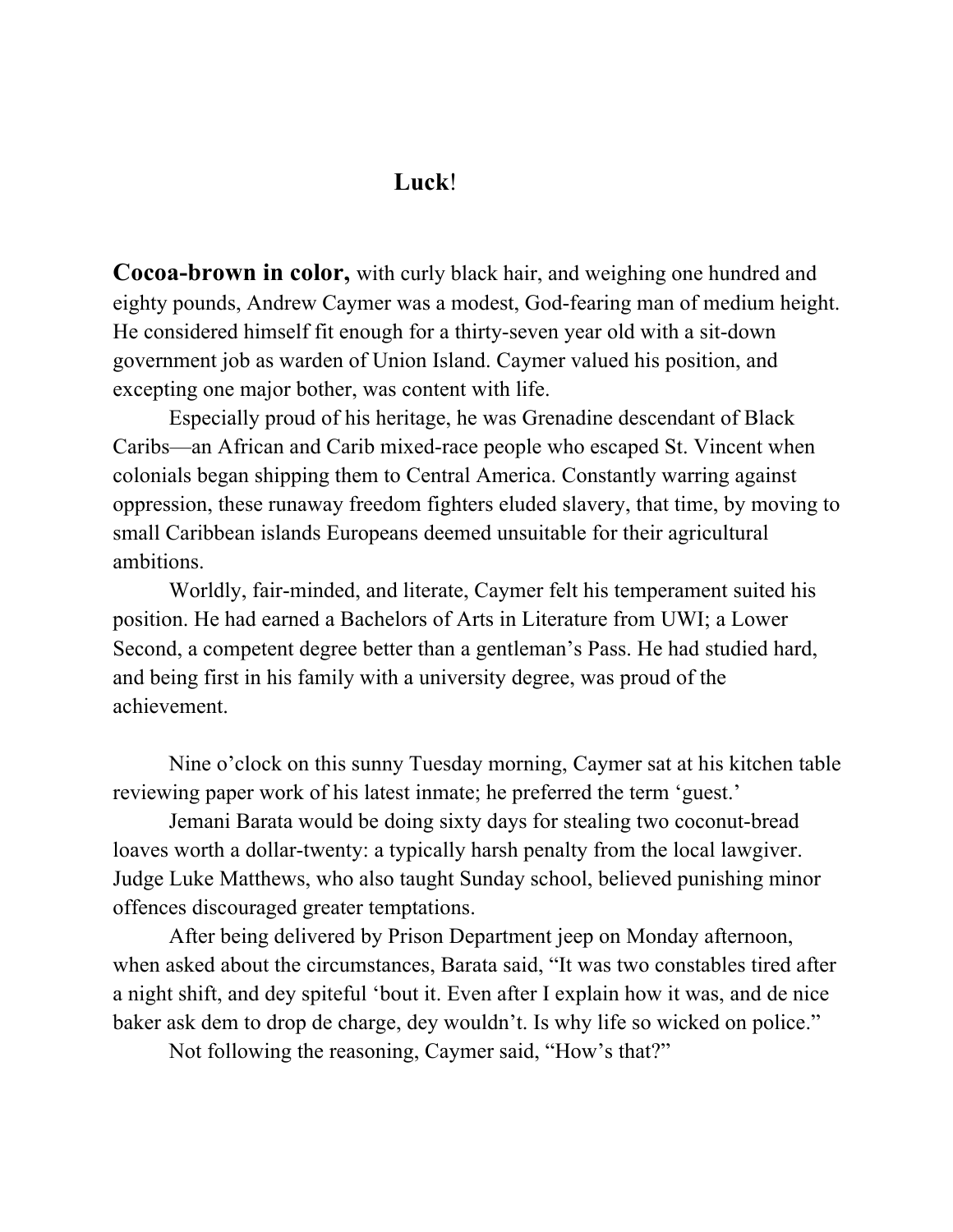Barata waved his hand dismissively, said, "Leh we not get into dat. It doh matter! Get de picture. Morning sun just up ready to shine, and instead, it so distress to find de Jem hungry, it hiding behind raincloud. C'mon! So I passing through dis dirt track and notice a bunch of fat, ripe, silk fig tempting from behind a t'ick hibiscus fence, not t'ree feet high. So yuh boy just ready to do a straddle jump when two uncivilized dogs show up. Big like bulls, dey charging, and snarling from maws of white fangs, and springing stringy saliva from red, flapping tongues. *Oy-a-yoy!* Dat is what rush in on mih breakfast scene, discouraging every t'ing. So with all dat commotion, yuh boy move on."

The young fellow seeming to stop, Caymer prodded, "So how the bread comes in?"

"O, dat. Well, by de time I get to de village, I so hungry, I ready to play goat and chew on bramble, bamboo shoot, any t'ing. Den I ketch a scent on de air, follow mih nose, and dere 'round a corner, in front a bakery on a tray by de door is fresh loaves smelling like *Eat-Me!* How yuh boy go pass dat invite, eh? Den, as dey say, de rest is history."

Elaborately shrugged shoulders made his point.

Trinidadian from accent, Jemani Barata was a couple inches taller than Caymer, about a hundred-seventy well-proportioned pounds, and twenty-two by his say-so. Although a flawless, hairless, olive-brown face did not support the claim, nor did his expensive-looking canvas gunnysack contain any identity documents.

That aside, a buoyant cheekiness boosted his bread story as he squared earnest, brown eyes with Caymer's, and suggested an upside to the situation. "For me," said he. "Dis is a vacation from de real world, living real life, and so on. To tell you straight, busted here for a couple months mean no worries 'bout hunger, a safe place to close mih eyes, and a bathroom with a shower. No joke 'bout dat, Bossman. Dis is serious luxury!"

Amused by the devil-may-care argument, Caymer smiled and nodded at the fellow; whose grins seemed overworking at assurances. In any case, Barata's attitude fitted Caymer's approach to crime and punishment; he tended to suit disciplinary procedures to personality.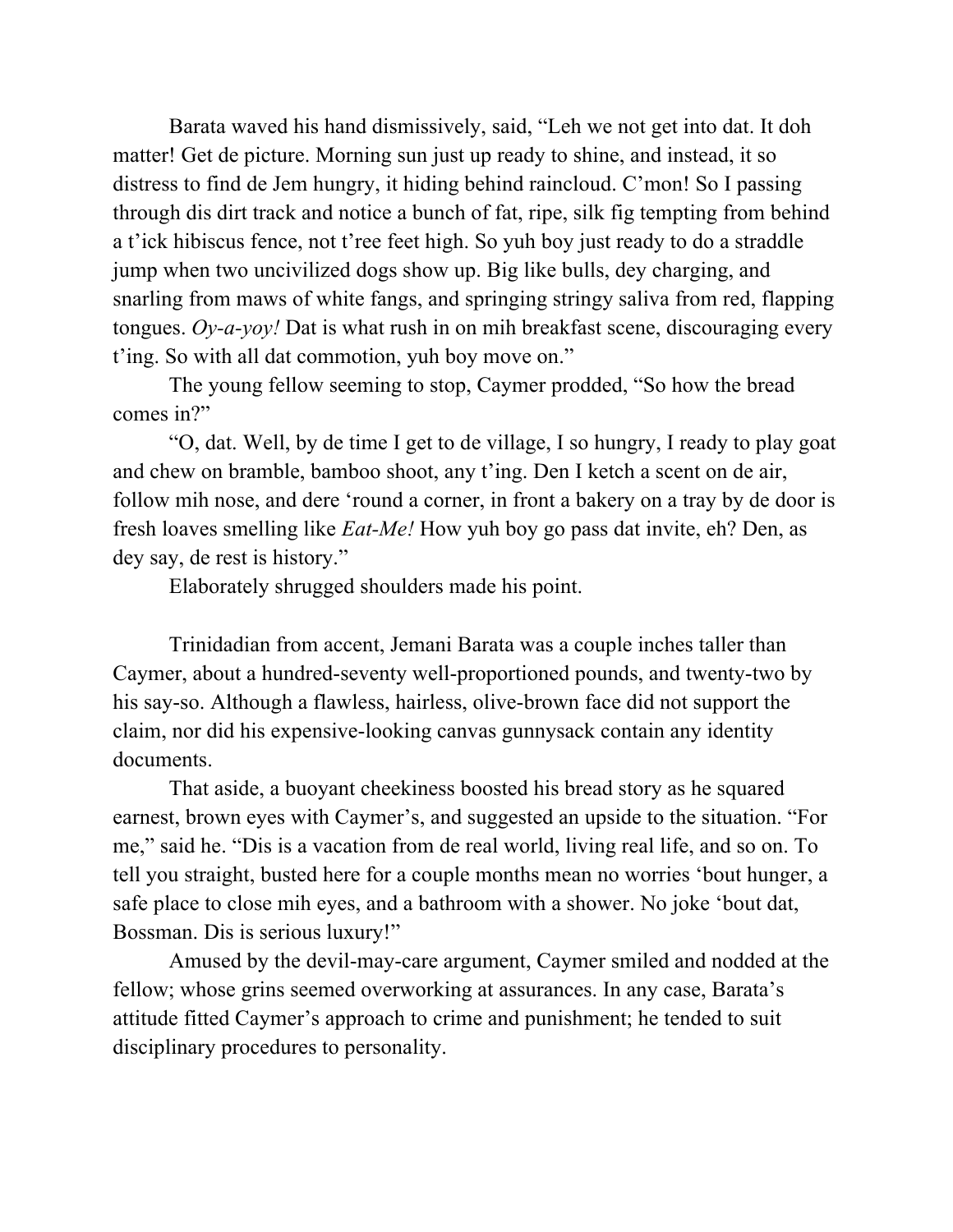That evening, after bringing him dinner in the cell, although Caymer locked him in, it was mere routine. His second brain sensed Jemani Barata and he was an agreeable fit.

Caymer was confident about this assessment after Barata had spent two days in the two-cell jail. This is a one window, one door concrete structure, roof and all, situated a dozen grassy strides from the jailor's residence; which itself is a galvanized-roofed two-bedroom, ranch-style home fitted with all modern conveniences. Topped with a coiled barbed-wire rim, a ten-foot high chain-link fence surrounds, and secures, the property within a fat, oblong acre favored with a sizeable backyard that boasts producing fruit trees; dwarf coconuts, mangos Starch and Julie, and sweet Valencia oranges. Midway to the backyard is an adequate fowl house. Two tall breadfruit trees near the back fence overdo at providing for foragers such as blue crabs, rodents, yard fowls, various roving birds, and opportunistic others.

Property of Prisons, the facility is built on land at the southern end of the island 'recovered and developed' three decades ago from a forest of hardy shrubs and tall, yellow grasses within which sea-birds nest.

These days Caymer and his lady are on an off period of their personal arrangement, so he lives there alone.

*Eleven years ago, Caymer, then twenty-six, met Roxie Marath in the aftergraduation fete at Cave Hill campus; the coming September she, almost eighteen, was entering U.W.I. to do first year Law. They introduced themselves, exchanged ambitions, laughing as if it were funny. They danced the 'achieving celebrants only' slow dance, and afterwards, sat and talked plans, he teaching, she learning code; then laughing again, and loving themselves more than anything else, they 'somewhat' committed to each other.* 

*During those early times Caymer saw them as a cute, though unbalanced, June/September couple, she vivacious, he jealously tolerant. Sober Time eventually spotlighted his error to be their upbringings. Her folks were upper class Vincentian professionals; mother a head nurse, father the agriculture minister. Roxie was their brilliant child, a guitarist in a chamber music quartet, at ease with attention.*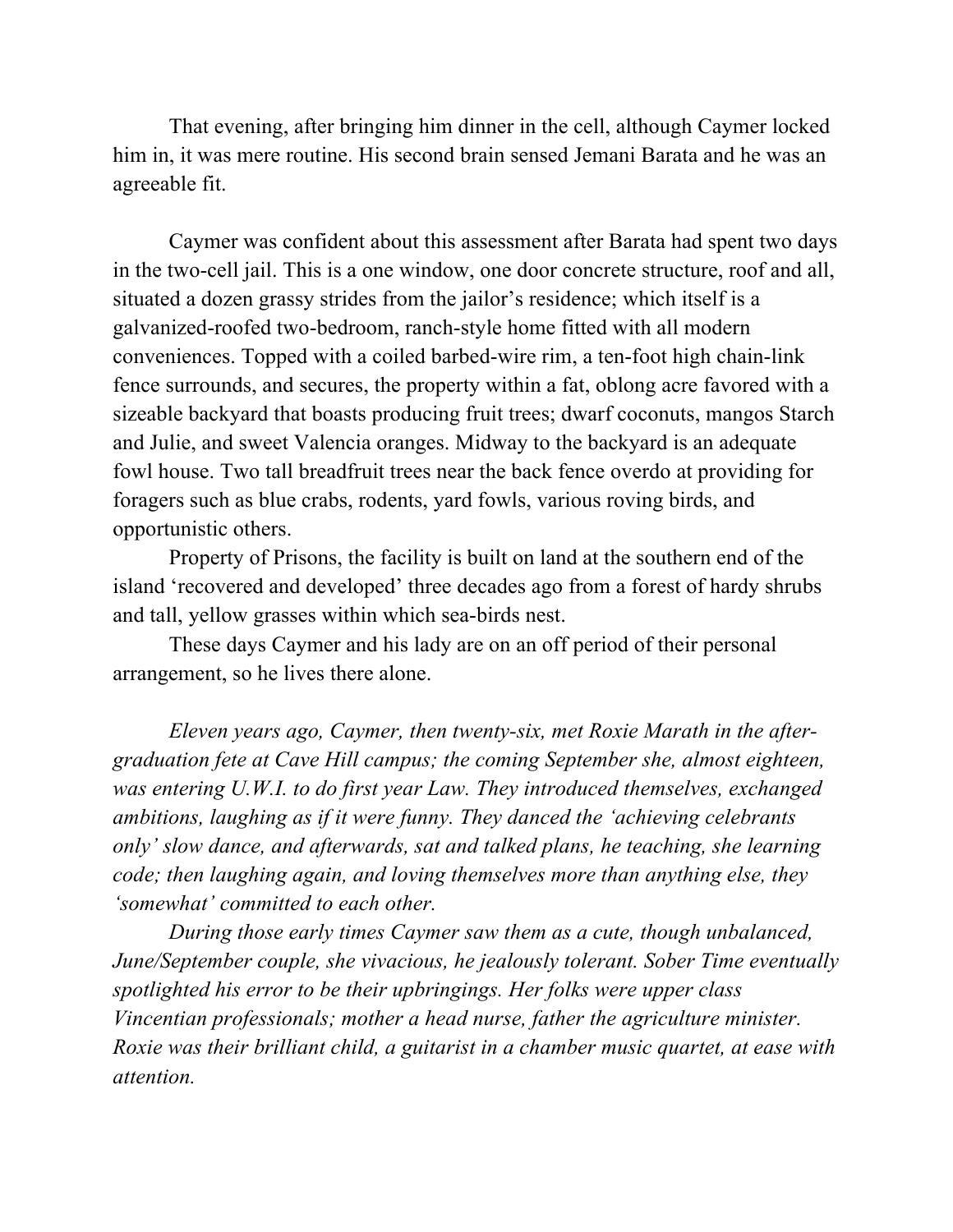*Caymer's folks were weekend market vendors who sustained themselves by making garden; their specialty was ground provisions and quick-selling short crop greens like lettuce, peppers, and tomatoes. His father, when necessary, was a capable carpenter. The family's financial security was a Jamaica Hope milk cow. As a youngster, Andrew was a competent all-rounder at cricket, and by dint of dogged study, a scholarship winner. He had a tendency to reticence.* 

One of Barata's first questions was 'How you find dis job?' which Caymer had heard before. Except this time, before he could respond Barata was saying how it seemed a '*best ever deal*.' He declared that he craved such a position, with quiet time to think, and definite duties to keep him on task, and so forth. He went on and on about his perceived merits of the dull-as-a-rock jailor's job.

Unexpectedly, never having heard such an upbeat version, as Caymer listened, he found, and perhaps sympathized with, some interesting facets.

On the third day when Caymer brought him lunch, Barata greeted him, "Hey, Bossman, I want you to know dat before I move on, I t'ink I'll enjoy dis li'l stay in yuh concrete keep."

His term for the cell catching Caymer's attention, it sparked a hope Barata then blazed alight by asking, "You carry any reading materials? I mean books, magazines, comics, any t'ing with writing or pictures?"

The question welcomed like an invigorating sea breeze, Caymer said, "I think I can satisfy your request in short order."

Caymer routinely offered guests a copy of either, or all, of five books picked from his personal library, namely, Daniel Keyes' *Flowers for Algernon,* Dale Carnegie's *How to win friends and influence people,* Edgar Allen Poe's *Short Stories,* Chinua Achebe's *Things fall apart,* and *Dream on Monkey Mountain* by Derek Walcott.

His reasons were imprecise, though generally community minded. Maybe because everyone knew everyone else in this little Grenadine isle, crime was petty and low. At the job going on ten years, Caymer never had more than three guests at one time, all of whom he knew, one being a cousin. His basic intention with the books, then, was to help guests pass the time, improve their minds, and maybe, create a positive interest.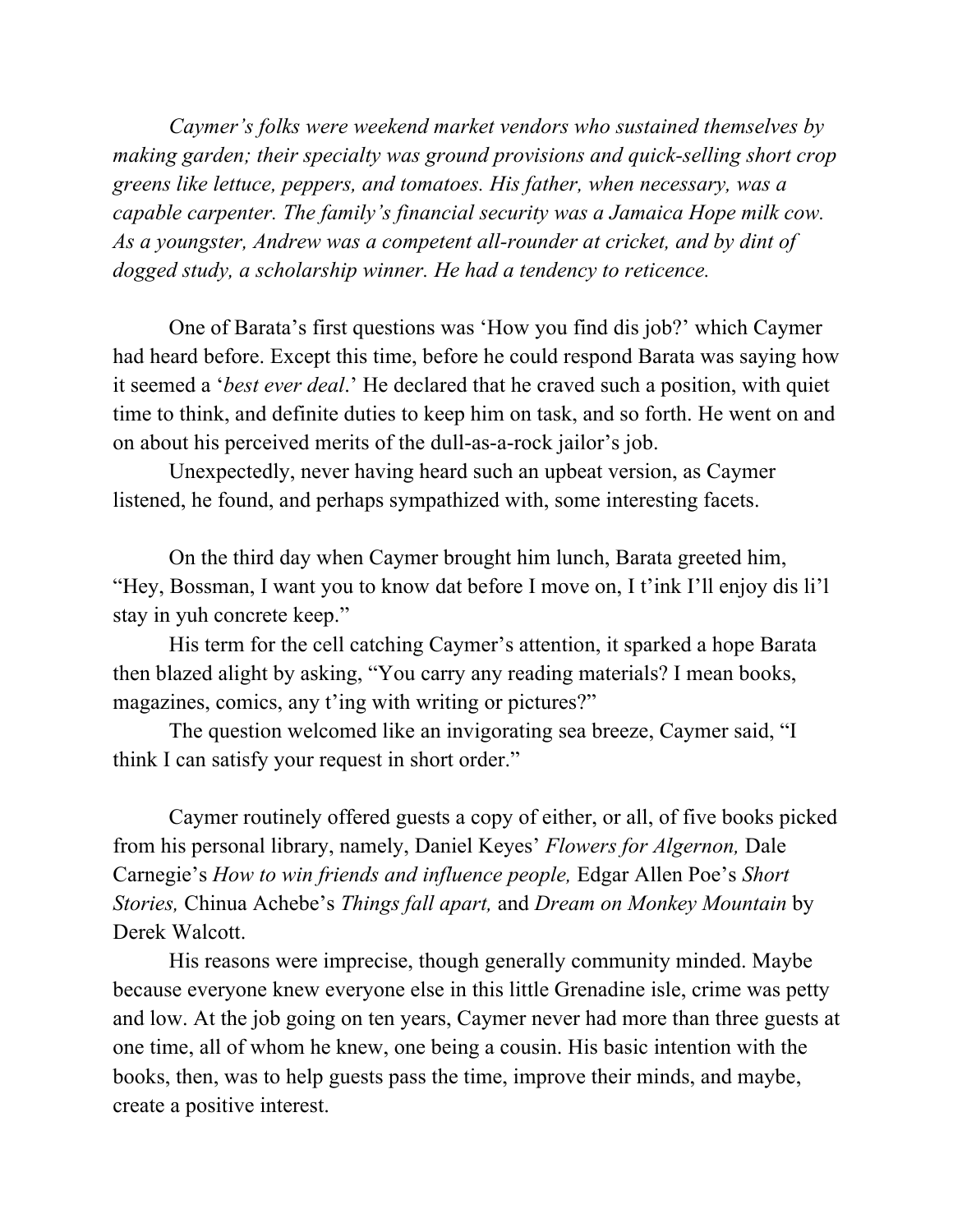Most unusual about Jemani Barata was that by end of the first week he'd read every book, and after finishing each, had been eager to discuss its content.

He had explained his approach to discussion. "Bossman, I cyar handle words so good, but I tight with ideas. So I asking you to leh me know how you see de story, and what you like 'bout de players. Dat way I could jump in and react from what you t'inking. I mean like yuh version of t'ings."

Although the process was unusual, Caymer went along for two reasons; first, it allowed him to recall and refresh pertinent data that'd support debate, and second, he was simply curious about the young man.

So he complied; giving premise, characters' traits, and outcomes of the particular book, just story basics. The result was definitely worthwhile, for having *consumed* those five books, Barata brought up such impressive insights in discussion, Caymer would find himself nodding as he murmured, "I think you have that right!"

The nonchalant young fellow was a shrewd thought provoker!

Midmorning Tuesday of the second week, they were in the backyard rescuing fallen ripe mangos from beaks of roaming yard fowl. Standing around a pile, discussion about pros and cons of drying clothes by hanging on sundrenched clotheslines, versus a wash-and-dry machine, strayed into subject matter relating to Caymer's latest breakup; this without mentioning his Roxie by name. Still, defending Nature becoming uncomfortable, he tried ending the conversation by saying, "Right or wrong, it's God's will. So about it, I say, Amen!"

To which Barata responded sarcastically. "Bossman, I doh know you, but is as if you support yuh doh-care God with lotsa might. As far as I could see, yuh God does make statements in a sign language humans cyar understand. Some say dey do, but dey never really. To me, dis way yuh God escaping responsibility for all dem horrible happenings on dis earth he claiming to own. See what I mean?"

Taken aback, Caymer shot him a stern look, said, "Isn't that a bit rude? Suggesting the Almighty is deceptive?"

"Bossman, dat's how yuh boy see it. Seems a reasonable conclusion!" "Come on, boy. Don't you believe in an infallible God?"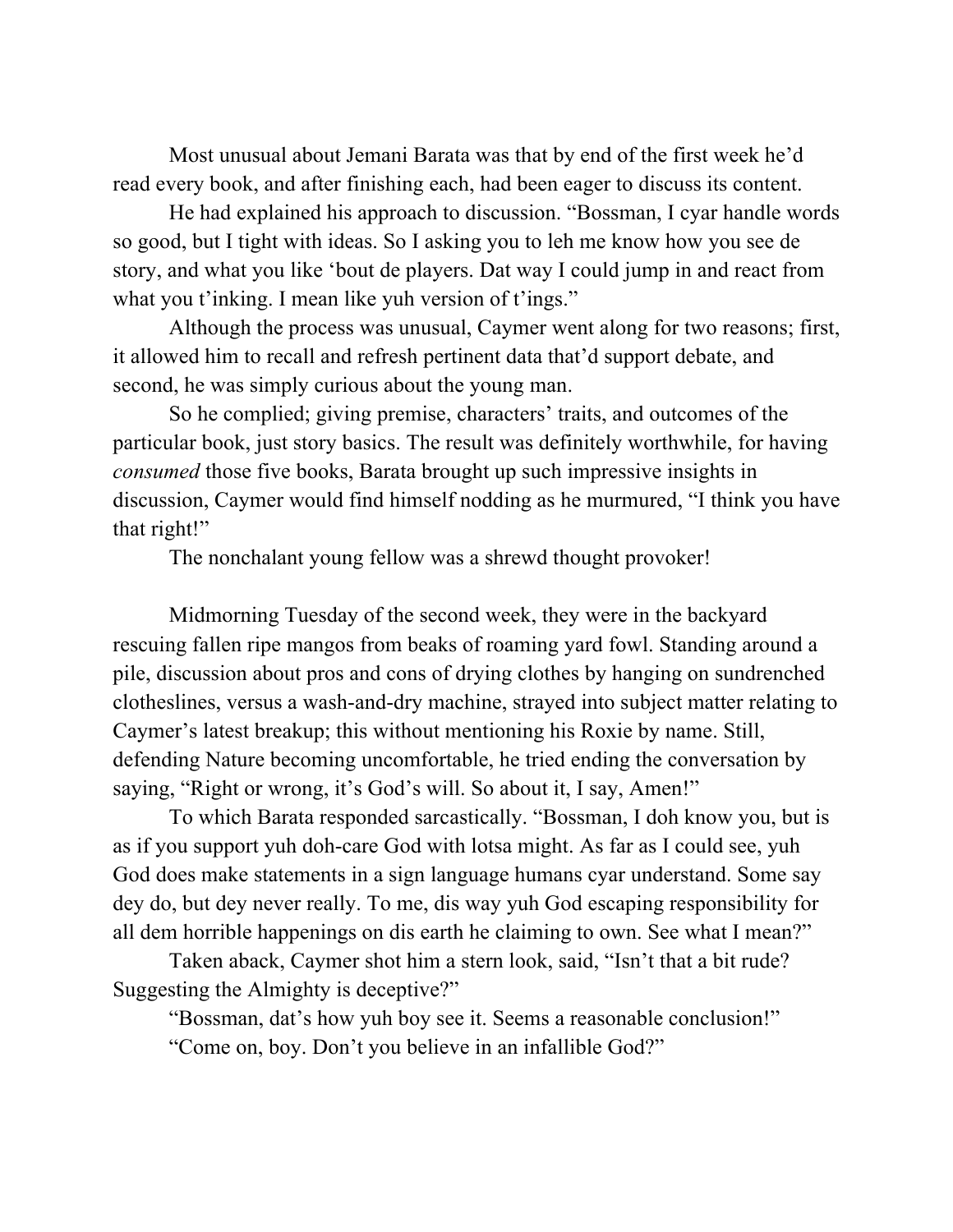"I wouldn't say dat. I t'ink a lot a' people believe in one God or de other because dat excusing dey personal situations. Me, I trucking with Luck! If I have to believe in a supernatural, it going to be mih angel Lady Luck."

He shrugged shoulders in that's-how-it-is fashion, and grinned teeth white as sea salt.

Not at all amused, Caymer shook his head, silently disapproving.

"Listen, Bossman," said Barata. "Don't take on me like dat. You wouldn't if you had *my* experience. Maybe mih story might explain better?"

Caymer shrugged indifference, grimaced and said, "Go ahead, man. Tell all. Fly the talk."

Jemani Barata squatted and leaned back on the smooth trunk of a mango Starch tree. "I sure you know," he began. "A sea bath is not de same t'ing to everybody. According to personal beliefs, more dan plain washing, it could be a cleansing of yuh soul, contrition, a cure, or a blessing. You know dat, right!"

"Yes. I know that. It also depends on which island you from."

"You sure right 'bout dat. Obeah not heavy in every one. Well Bossman, when I was old enough to understand, mih Mammy gi' me details of a business she did because she was dis own-way, teenaged mom who offend she dad, and *he* was a serious Dahomey obeahman. The real deal! As a revenge lesson, he put a light on she head. So to atone for she disrespect, when I turn four, mih mammy take me to a seaside cove and gi' me a bath honoring Eshu, de Yoruba god of crossroads, and—"

Caymer cut in, "I know a little about this Eshu God. He's the one that controls the nature of being, the path of a person's life. Right?"

"True, dat. So den you also know dat in Yoruba beliefs, same Eshu is a sly trickster, a sexual trouble-maker, a general nuisance—"

"Excuse me for interrupting," said Caymer. "How come you know so much about this?"

Barata cocked his head and studied Caymer with an ambiguous eye. Then from the pile at their feet, he selected a Julie, and began peeling it with his teeth, musingly.

Caymer watched thick yellow juice burst from the mango and, like a tear, trickle over Barata's fingers and wrist. He swallowed a gush of saliva, stooped, and selected a mango Starch. Before biting in, he brought it to his nose and savored its Tonka bean flavor.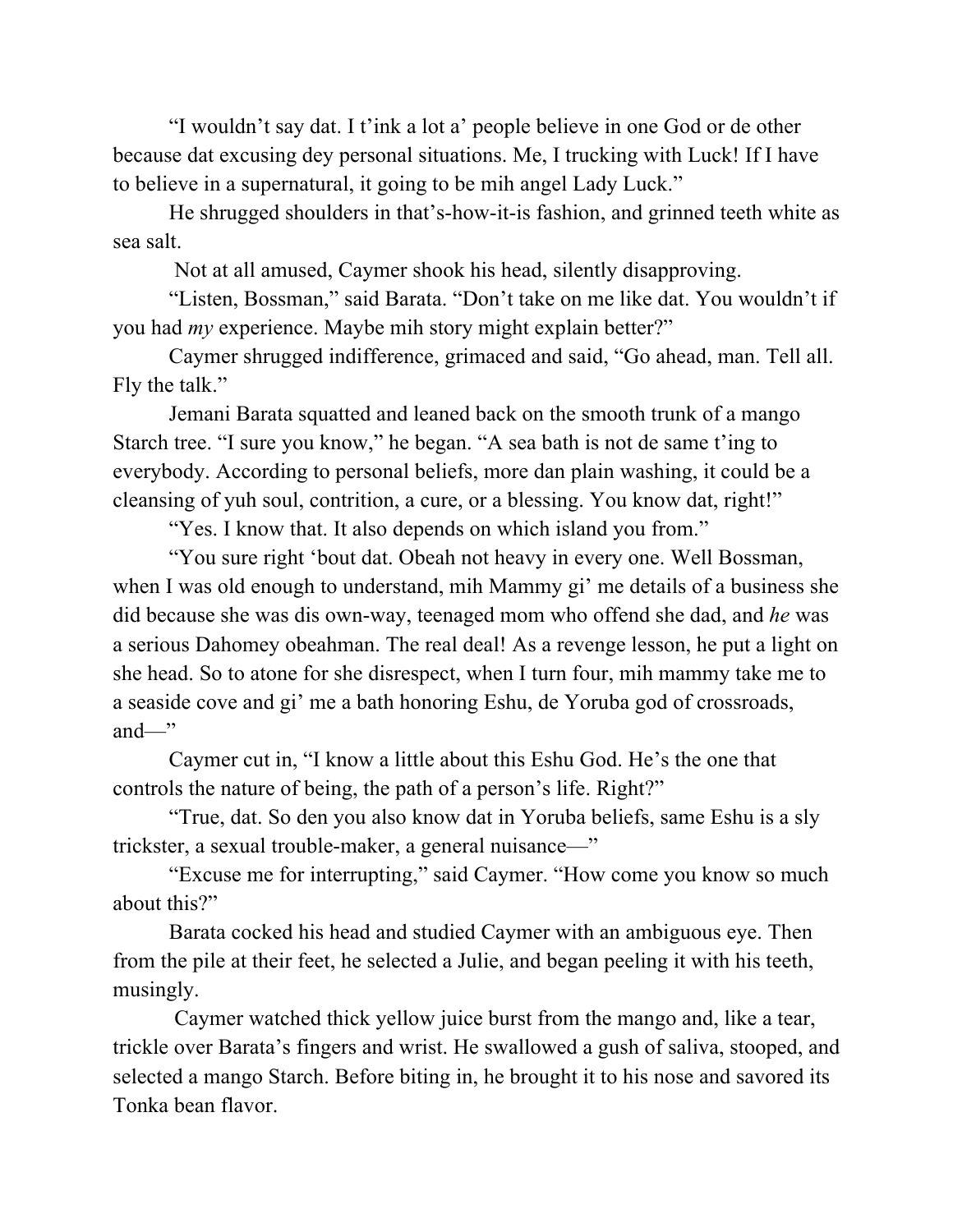They consumed their fruits in silence.

Done with picking mango hairs from between his teeth, Barata continued his story: "Before she pass through, mih mudder use to talk 'bout we roots. Of all dem stories dat stick in mih mind, a special one does stand out. Is sum t'ing she wanted me to do, to go find—"

Thinking of Joseph Campbell, Caymer cut in, "Like a quest, huh!"

Barata looked at him sharply, and nodded, "Yeah! A quest is like what I meaning. But hold on, I doh want to jump ahead. Leh we go back to what happen after Mammy gi' me up to Eshu. What you should understand is dat Eshu have friendly orishas like goddesses, comrades, lovers, and so on. Lady Luck is a favorite always teaming up with him to create bacchanal. Well, as mih mammy put it, when she gi' me up, Eshu was busy in some other commess. So he pass me over to he partner, Lady Luck. And dat was dat. Straightaway mih mammy fortunes change! Not long after, I was five, maybe six, she meet up a fella in de marketplace, Mickey Barata, a man I come to accept as dad. Dey fall in love and wasn't long dey marry up. He was well off, and next t'ing you know, we up at he estate in Guaya living hoity-toity. All a' dat niceness cause mih mammy to give me up again, dis time leaving Lady Luck in charge."

"That's how you see it? Luck getting control?" Caymer challenged.

"What else?" said Barata.

"Well," said Caymer. "It's obvious—"

Barata interrupted, "Hold on 'til I tell you de whole story, nuh. Lemme go on!"

Caymer shrugged, raised his arms over his head, stretched them backwards, and said calmly, "It's your story. I'm all ears!"

"Okay. Well, as I was saying, for me, nothing else to do in dis mansion near de sea, and far from school, I spend a lot of time in de salty with other seafarers, learning sea life by doing it. When out de water I was in Mickey's library roaming … alone in a room full of books … checking out ones with pictures … reading some bits … fables, I like dem … a few lines of commonsense … dat was a good period … time flying by swift like riptide … 'bout ten years without a care … dat was outstanding ... "

Barata stopped speaking altogether and looked at Caymer specially, his raised eyebrows enquiring.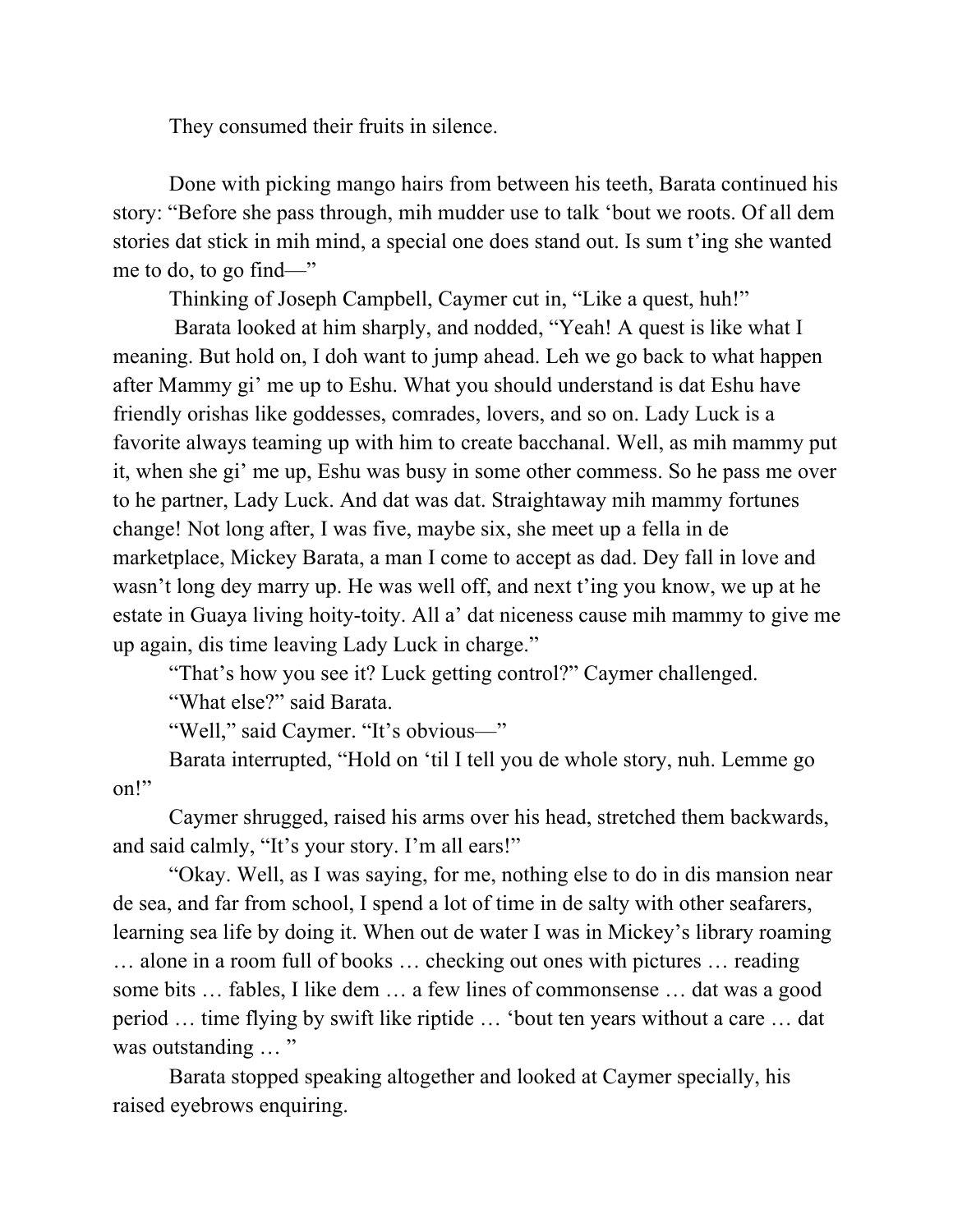Caymer said, "What?"

"You sure you want to hear all dis? You plan to use it officially, or sum t'ing?"

"No! No! Not at all!" said Caymer, firmly. "This conversation is between you and I. And so it will remain. Truth is, you recount an interesting history. You should write it down, like a diary."

Barata beamed, said, "You t'ink so, eh. Write it like a novel and dey make a movie from it, eh?"

"Hey! You never know," said Caymer, chuckling. "But first, maybe you should finish the telling, eh. What you say?"

Barata clapped his hands and cackled. "Bossman," he said. "You's a funny fella, a easy, niceful man."

"So," prompted Caymer. "You're essentially self taught, huh."

"Well, I don't know 'bout all dat. I learn a lot from watching, and listening, and doing, though I did pick up a bit from checking out books. Anyhow, a couple years later, all dat life change when Mammy and Mickey get smash up when their car stall at a train crossing … " Barata stopped speaking, abruptly stood up and faced away, to the backyard. His shoulders straightened as he heaved in a very deep breath.

Caymer had glimpsed a glisten in the fellow's eyes as he turned away. "Aye," said he. "You mind we continue this later. Have to make us lunch."

"No problem," mumbled Barata.

That afternoon, Caymer stepped across to the cells and invited Barata to walk with him as he did a patrol around the grounds.

As they started Barata said, "I suppose you want me finish telling mih tale of woes, eh," he chuckled and continued, "but first I want to see how close you was following. You remember where I stop?"

"So now you testing me?" said Caymer.

"Dat's okay, Bossman, I only mamaguying. I did stop when Lady Luck kill off mih mammy—"

"Hold on!" said Caymer, grabbing Barata's arm, stopping him to look into his eyes. "You can't seriously mean that!"

Barata met his regard and shrugged. "Dat's what happen. Lady Luck didn't like how t'ings was going."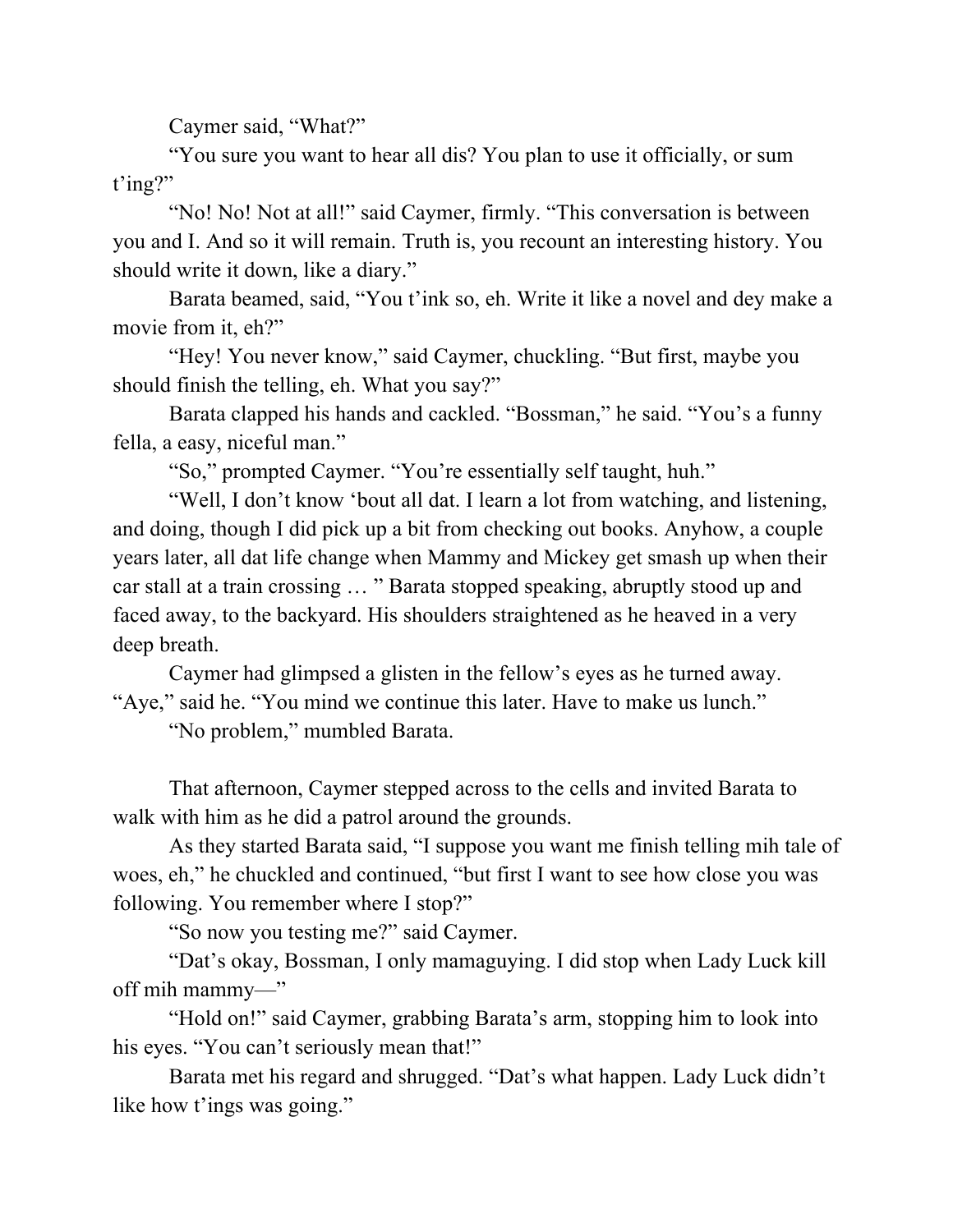"How you can say that, man? In fact things seemed to be fine. You all were a family. Small yes, but still a family. Not so?"

"Well, half and half. *Dey* was having a good time together. *Me*, dey abandon, leave me to deal on mih own, by mih self. Maybe Luck didn't like dat, eh. Maybe."

Forehead furrowed, expression puzzled, Caymer shot him a complicated look. "You serious?" he said.

Barata did his dismissive hand gesture, said, "So lemme go on, nah man. As Luck had it, since they had no will, Mickey brudder, Mister Vincent, take over every t'ing, move into de mansion. He and Miss Beulah shift me to a back room, and outa dey mind. So after dat it was Miss Lorna, Mickey and Mammy housekeeper, who raise me. It get so dat I was like a prowler in dey happy homey scene … dey get educated in America … dey accustom to driving … Beulah, de wife, was a law clerk, or sum t'ing ... "

Seeing him drifting off track, Caymer was about to suggest stopping the talk, when Barata took a deep breath, and as if restored, continued, "One evening nearing Christmas, Beulah come down to mih backroom bringing a pastille, still warm. I was on de bed, t'inking. She had never come to mih room. I sit up, take de saucer with de pastille, say t'anks nice-nice, expecting she to leave. Instead, she pull out mih desk chair, lean it against de door, and sit down careless. 'Jemmy, boy,' she say. 'You're a fine fella, good looking and smart. Your only problem is bad luck. What you need is the good kind!'

"She looking at me, big brown eyes so pitiful dey reddening. Den she stand up, cross de room, lean against mih shoulder, and start scratching mih head with she fingernails. Gentle-gentle, nice-nice, and all at once a warm, different scent, not sweet, not stink, but forceful, filling up de room. Yuh boy start getting uncomfortable, especially down in mih business region. 'Cause now I frighten! I t'inking what if Mister Vincent come by. Well, in two-twos, yuh boy scramble up, move dat chair, open de door, and was free from dat sticky scene. Biggest surprise, last t'ing I hear is Beulah giggling!"

Barata stopped under a dwarf coconut tree, stared at a ripe bunch, then request in his eyes, looked at Caymer who answered, "Sure, you'll have to go get the cutlass in the kitchen."

"Not a problem, Bossman," said Barata, and trotted off with youthful enthusiasm.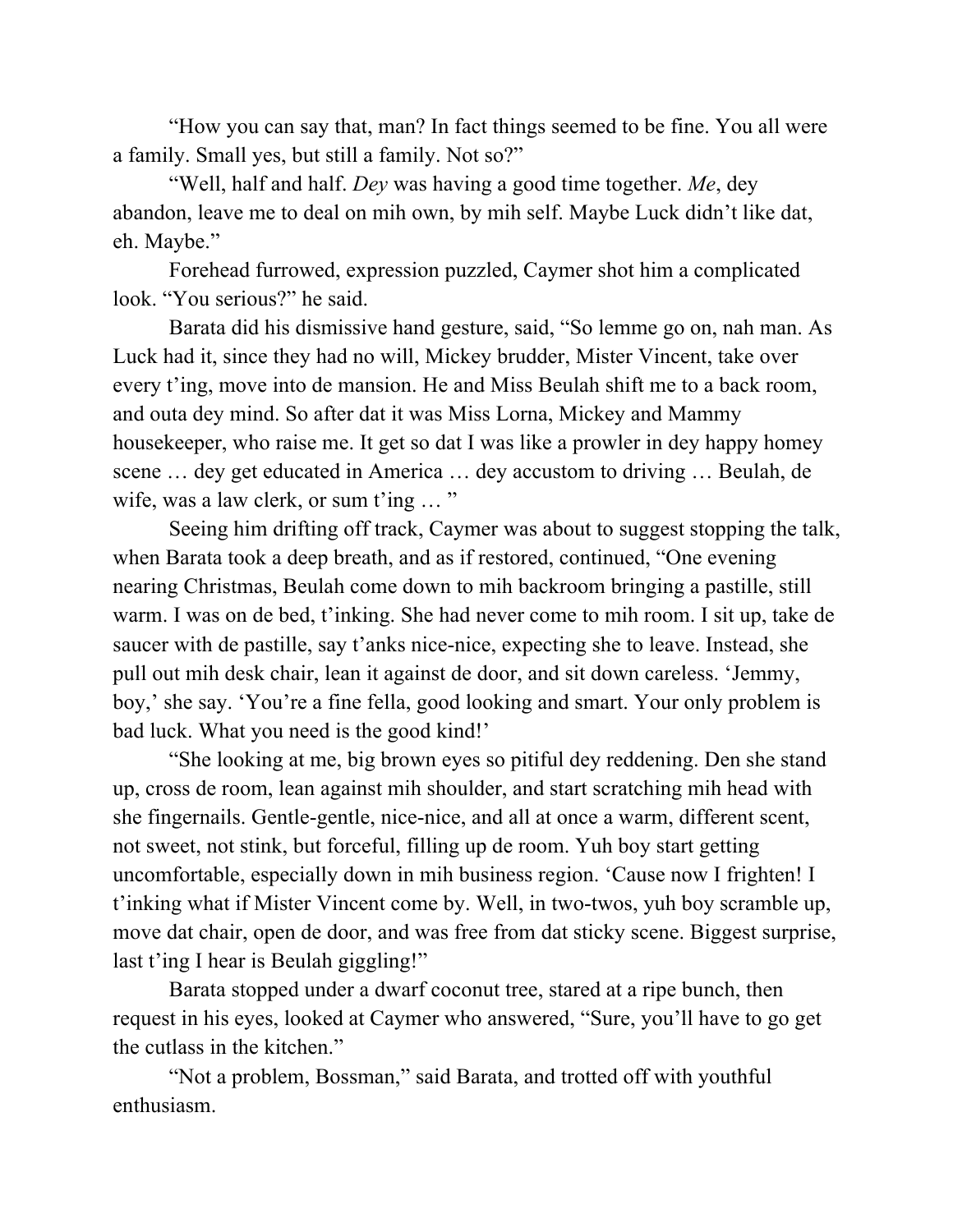Refreshment consumed, they back to patrolling, Barata continued, "De t'ing is, I never see mih situation as Beulah did. Is true mih backroom wasn't de most appealing, had no toilet, make you walk round de verandah to go pee. But den, if it dark outside, you could pee through de window. Right? As for food, Miss Lorna was a super cook who could make stale bread taste like pastry. So hunger was never a problem. Furthermore, I always was a one-man gang, hanging with mih self. Also, since Beulah and Vincent leave me alone, I could do whatever I want. Gallivant on nice days, lolling off, or checking out whatever if de weather ugly. Dat's when I start hanging on de beach and piers by de delta ... meeting up with regular fellas ... outdoorsmen living rough ... dey looking for a meal … never pull a stroke … stray-way children with nothing to do—"

Caymer cleared his throat loudly, and interrupted, "Aye, you mentioned a quest. What was that about?"

Barata flipped his hand dismissively, grinned and said, "Hold on, Bossman, I coming to dat. You know dat saying how too much honey does sicken you. Well, dem days I was 'bout fifteen and on one hand, getting weak for Beulah and she slippery briar patch, while on mih other, free-minded hand, I more and more worried 'bout trouble coming from mih slackness. Well, one morning de anxiety take over, and after dey leave for work, no plan in mind, I raid dey bedroom looking for money, valuables, pocketing any I find. Den Luck play she hand again. You want guess how?"

Caymer regarded the young man so eagerly challenging. "Not really," he said. "What happened this time?"

"O chuts, Bossman!" said Barata. "You not even trying! You want to upset Luck, or what?"

Caymer said dryly, "Just tell your tale, huh!"

"Okay, okay. What if I tell you Miss Lorna bust me coming out dey bedroom?"

"No way!" exclaimed Caymer.

"Yep! Dat's exactly wha' happen. Arms fold across she broad chest, she stand up dere smiling at me, and saying, 'So you not taking a change a' clothes?'"

"How you handled that?"

"Truth, I make a guilty fart, quiet, though no rosy bouquet. It had she laughing as she take over, talking while emptying out dey fancy gunny sack,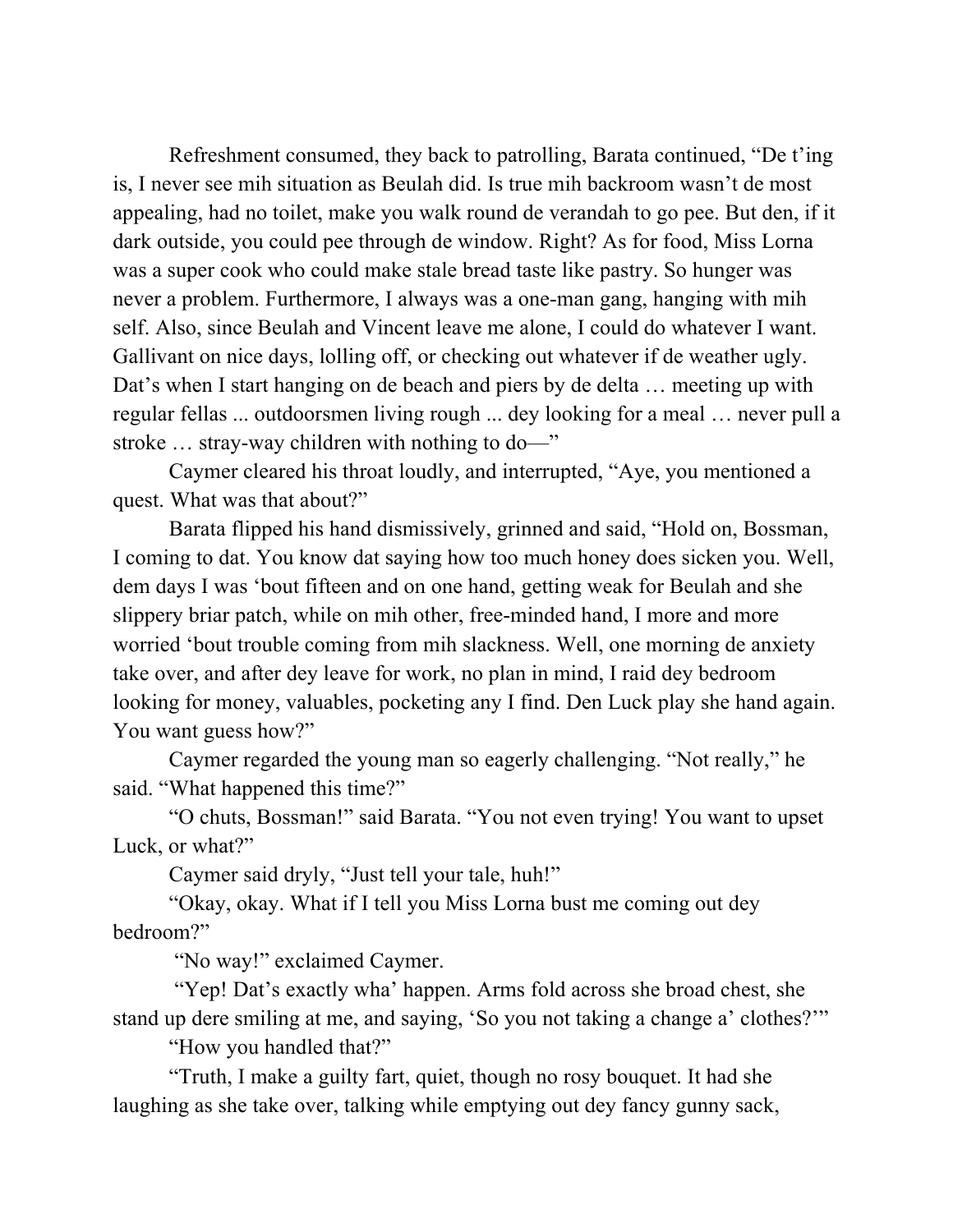talking while taking it to mih room and putting clothes, toothbrush, and t'ings like dat it in. All dis time she telling how she was expecting dis situation since she notice Beulah coming to mih room. And, how she figure dat, with a young fella like me, only mayhem would come from dem visits. And how, in she opinion, leaving is de best solution since mih mammy did settle good Luck on mih shoulder. Truth, de first time I realize I was running away was when Miss Lorna put in a tisane and say, 'Take a sip off and on for yuh health while you traveling.' So with all dat encouragement, yuh boy split dey home scene!"

They stopped now back at the track's fork to cell or kitchen. Caymer said, "So I guess your next chapter is about the quest, huh!"

"I wouldn't bet on dat! But we go see if we talk again. Okay!"

"What's this *if?* You mean *when*, don't you?"

"As yuh boy say," Barata said coyly. "We go see."

They headed to their separate doors.

For the next couple days, east winds unusual in strength and season, brought torrents of cold hard rain. Clad in Mackintosh and tall top rubbers on his visits, Caymer was businesslike, though cordial, with his guest. He did not linger to chat.

On his part, after asking for, and receiving a ballpoint pen and a notebook, Barata remained occupied in his cell.

The weather changed on Friday afternoon. With golden rays in washed-out skies, the sun set at six, making way for a pleasant, starry night. As celebratory dinner, Caymer slaughtered a pullet and made a curry pelau, with cucumber, lime slices, and zaboca on the side.

He put his head out the door and yelled for Barata. And, as if awaiting the summons, his guest was in the kitchen like a flash.

"Bossman," he declared as he pulled out a chair at the table. "Dat food smelling like de winner in a taste test! It had me t'inking up a special drink for dessert. How you feeling 'bout a fruity from blending mango and sweet orange, eh? You could do it with coconut water, although dat might make you swallow yuh palate."

"Whatever you say," said Caymer, digesting the flattery. "I think you might be trying to express how you miss my cooking. No?"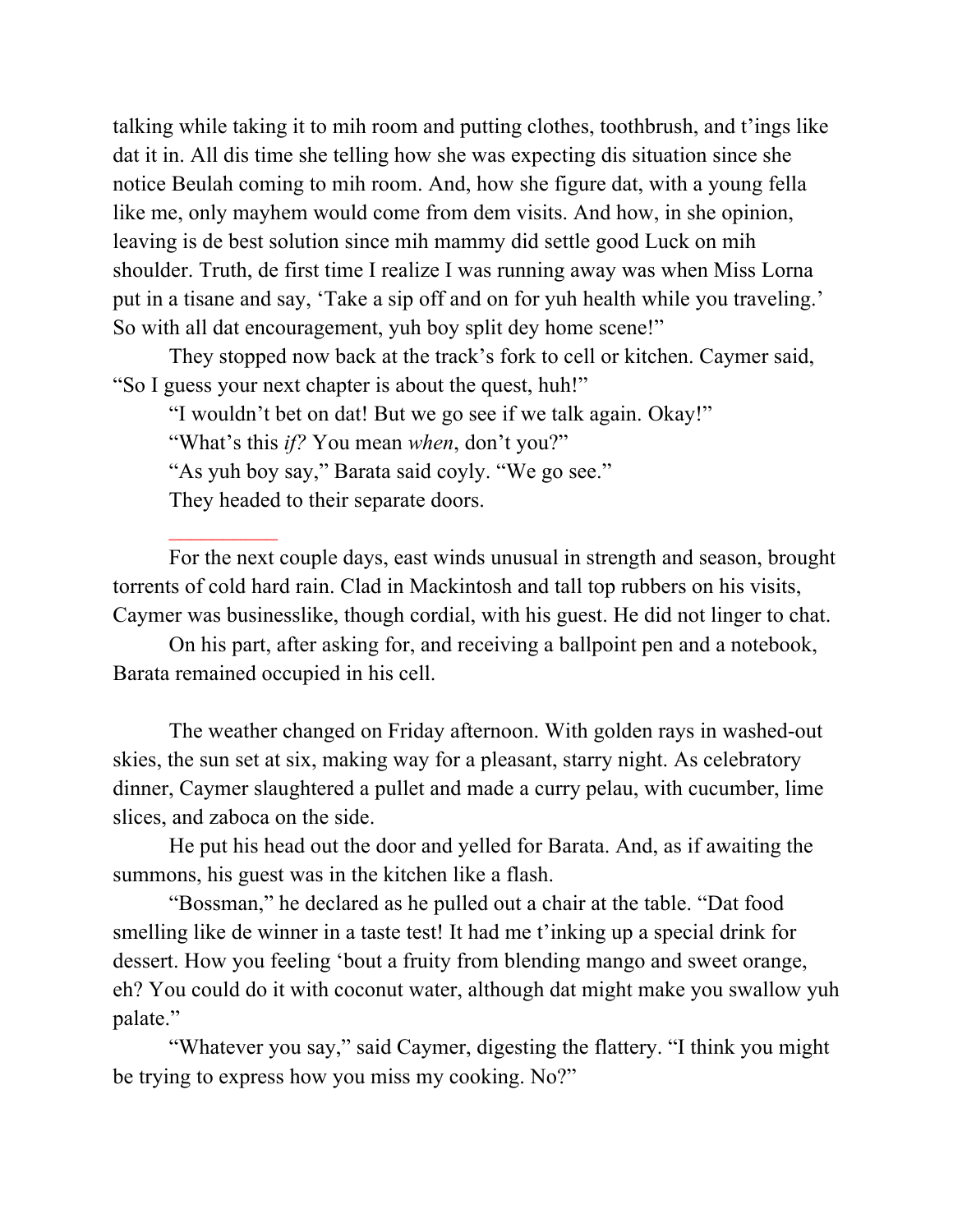They sneered false grins at each other, served themselves platefuls, and settled down pacifying impatient appetites.

Soothed to sleep by a whispery patter of raindrops against the windowpanes, Caymer awoke startled by winds shrieking through his home's cracks and crevices, and fierce rain rattling on the galvanized roof. Then, as he swung his feet to the cool floor, from outside came a rhythmic splashing on waterlogged grass.

It took him a moment to place the sound as footsteps, running footsteps. Wondering '*What*!' he went to the window and looked out. Found no answer in a grey, stormy morning, though he had figured out the sounds' source. No doubt it was Barata. A sudden smile widened his face as he recalled, as a youth, playing wind-ball cricket in similar downpours. Right on cue, bare but for black boxer shorts, Barata came into view. Sopping wet from rain and sweat, he was there; arms low and loose, pumping easy, his bare, muscled legs pushing a fast jog. Then he was gone!

Caymer turned from the window. On starting to the bathroom, he absently put both hands on his soft belly and squeezed.

All that wet day he functioned with professional reserve; fed his guest, worked on ledgers and journal, read episodes of *Pickwick Papers*, and kept his mind from drifting to thoughts of Roxie.

Midday Saturday the Prison's jeep brought supplies and three letters, one official. Caymer read the letters after the jeep was gone, and melancholy lifted, decided to visit his guest. The cell door was wide open as usual, Barata lying on his cot staring at the ceiling.

"How's it going?" said Caymer.

"Poke-a-poke!" said Barata, smiling. "Dey bring any t'ing new?"

"Not really. Just the usual supplies, newspapers, and a Sunday school pamphlet or two." Caymer grinned as he added, "I think those might be aimed at saving a certain sinner!"

Barata laughed, said, "Dat's a no ball. One run for me."

Caymer sat at the end of the cot. "So," he said. "Remember where you left off with your quest story?"

Barata swung his feet to the concrete floor, sat at his end of the cot, said, "Sure, Bossman. Who go forget dey own story?"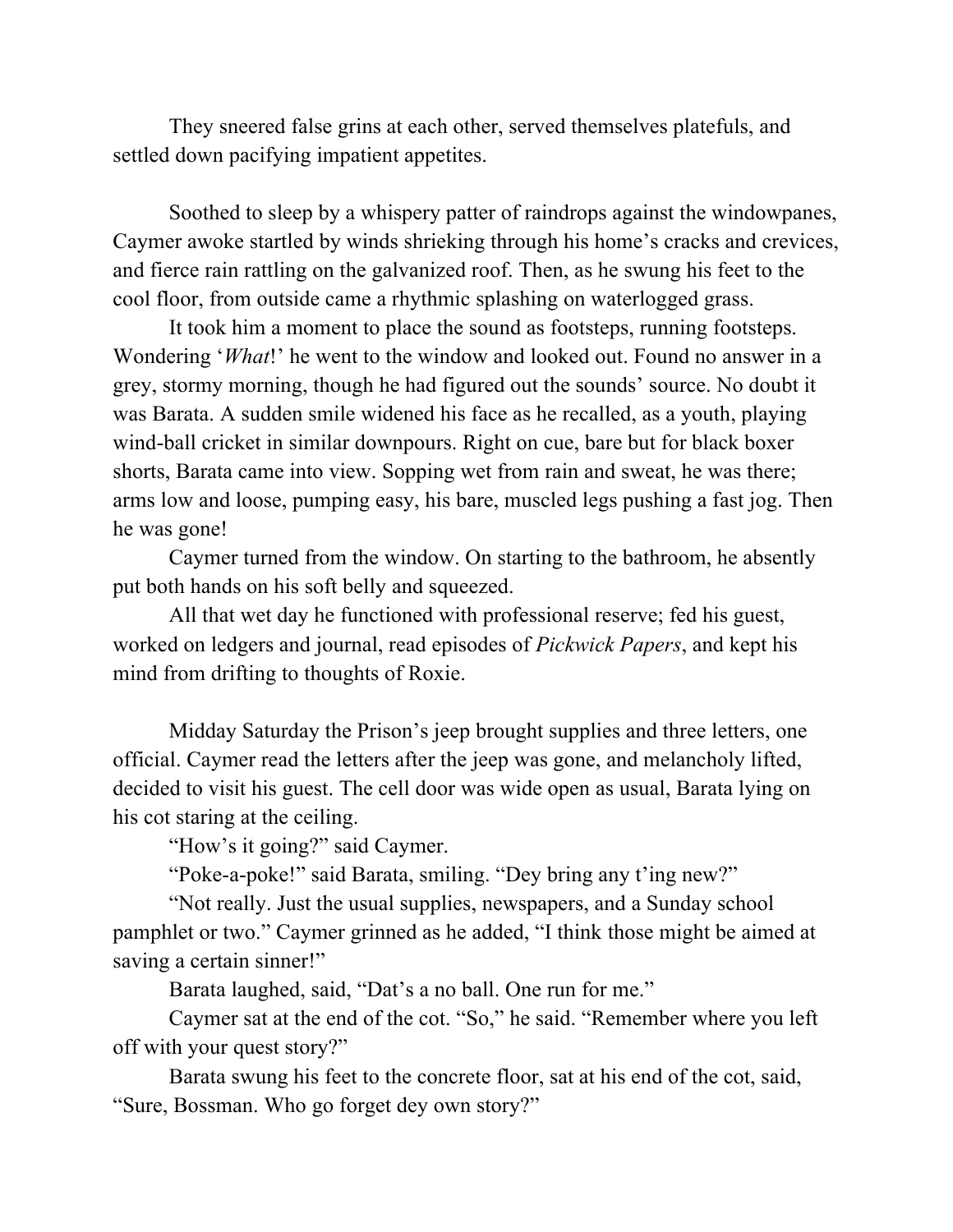"Well," said Caymer, suggestively.

"Okay," countered Barata. "What you say we get some mango first?" "I could work with that," agreed Caymer.

"So with Lady Luck looking out for dis runaway boy in de City," said Barata. "I scrunted on docks and piers, volunteered at toting and loading, tying up boats, doing any li'l job at all. After a couple weeks, Mister Benjamin, a Grenadian boatman with grey dreads, captain of a cuddy-boat name *Mystic,* call me over. I did tasks for him before, and well satisfied, he hook me up as assistant. Den by time we first trip over and done, he was treating me like a favorite son.

"What happened on dat trip was dis. Under de fastest track across to Grenada, a seabed volcano does erupt at regular intervals. Locals call dat area De Devil's Cauldron 'cause of hot water bubbling to de surface.

"Well, we was passing over de Cauldron when it belch a giant hot bubble dat capsize de boat, t'rowing we overboard. No problem for yuh boy, I grow up swimming. I rest a hand on de smooth boat bottom, and kick paddling to keep head above water, take a look around; see mih gunny-sack floating close and grab it. Next t'ing, realizing I not seeing Mister Benjamin, I call out he name.

"Right den a hand grab mih waist, and he face, big-eye with fright, rise up before me, coughing and spluttering. '*I cyar swim*,' he manage, clutching me 'round mih neck like octopus.

"I dunk mih gunnysack under de water, den shove it up between both a' we, same time backpedaling mih self free from he grasp. Mister Benjamin, realizing it was a float, hug up de sack like a lover, and I could see commonsense return to he eyes. First words he say, 'So you could swim, eh! I never did learn.'

"I spit out a mouthful a' warm waves and nod, relieved dat he was t'inking again.

"He say, "We could rock it over if we time it right and the waves help. That cabin holding more air than a party balloon." And from the confident smile, I know we'd be okay!

"It take sweaty effort, yeah, and serious patience in a rocking sea, plus a boost from a Cauldron belch, before we right dat cuddy-boat. Den we bail until it was floating right, den crank-start de outboard. And dat was dat! No mo' problems, we went in port and tie up.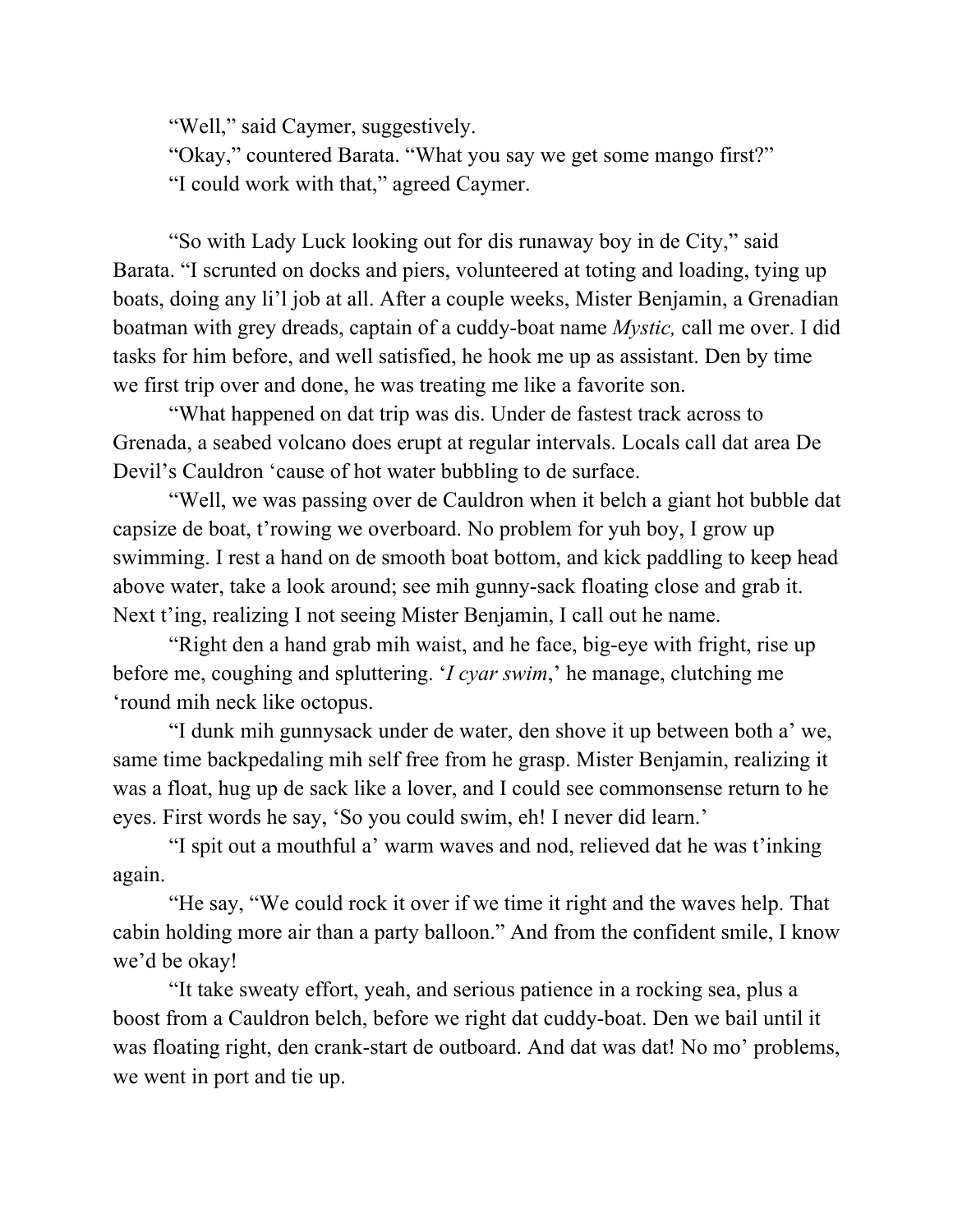"After dat, 'til around Christmas, I live on, and was learning from we Caribbean Sea."

Caymer said, "Aye, that's very interesting. But I'm still waiting to hear about your quest." He met Barata's eyes, shrugged, and said matter-of-factly, "I'm just saying."

"Bossman, I doh know if anybody ever tell you dat you impatient like a spoil child?"

"No they didn't. So why not get on with the story, eh?"

"Dat's what yuh boy been trying to do if somebody only stop interrupting," murmured Barata as if to himself, while looking at the ceiling, stroking his hairless, boyish face.

"Okay, okay," Caymer yielded. "Please go on."

"T'anks," said Barata, and continued. "De next chapter was when Mister Benjamin son, Ronald, of age to help, join we crew. Stroke a' Luck again; a Cantius cruiser-yacht tie up next to we cuddy boat. Time later, I watching wavelets dance, when dis woman come walking down de ramp, and a gust blow she broadrim sun-hat in de salty. She scream like it was she baby. Well yuh boy jump in, swim two, t'ree strokes and grab she hat, den haul mih self up onto de pier, and as she step from de ramp, I was dere to hand she de barely wet prize.

"Talk 'bout appreciation! Grey-blue eyes shining, blushing pink head to shoulders, she shake de hat off, put it on and reach to she purse, intentions clear. I raise mih hand and shake it 'No!' mih head doing likewise.

'It's the least I can do,' she says, insisting. 'You were so brave!'

"I say, 'No problem, lady. Is my pleasure,' and turn away. And for me dat was dat, end of story.

"But no! Dis lady was determined. Back from wherever later same afternoon, she walk over to de *Mystic* and call out.

"Ronnie push he head out de cabin.

"She says, 'Can I speak to your brother?'

"Teasing, Ronnie say, 'Dat go be hard. Jason home in Grenada.'

"The lady smile and says, 'I agree, that will be difficult. So—'

"She didn't get to say more 'cause I step out from de cabin and save she by saying, 'Hi!'

"'Ahh! There you are,' she says. 'Can I have a word with you?'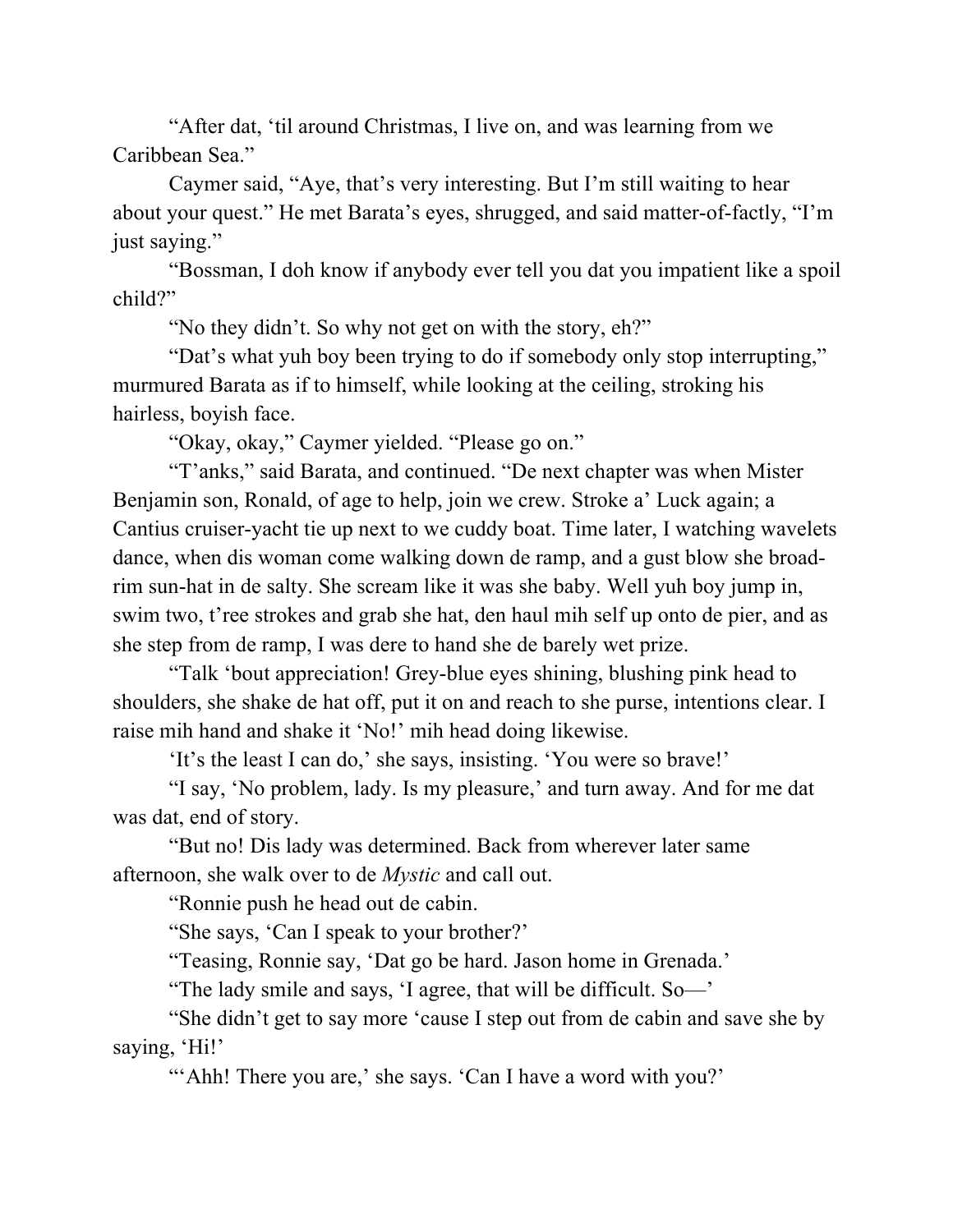"'Sure,' I agree, and step up on the pier. Slim with honey blond hair, she close to mih height, I say, 'Wha's up?'

"'Hear me out,' she touch mih wrist and start. 'It's not my intention to intrude. But what you did earlier impressed me tremendously. Now, I'm not taking advantage of your sweet gesture, but as it happens, we, my husband and I, need help on the yacht. I don't know your situation here, but I'll tell you mine. O, I'm Iris, Iris Gordon. We're from Florida, retired and touring your amazing islands. We brought along our housekeeper, and though she's wonderful, she has limits. Truth said, it's sort of her vacation as well. So to the crux! Eric, my husband, agrees to offer you a steady job as a crewman for as long as you want it, months, even a year, or so. I'm sure we can pay you better than stand—'"

"I stop Iris by saying, 'Wait here a minute. Lemme talk with mih captain.' and went to Mister Benjamin in de cuddy, who musta heard every word. Eyes square with mine, he nodded as I come through de door. 'You hear dat?' I ask. He nod again, and say, 'Listen, son. Go with her. That rich man pleasure boat is a better opportunity than you could ever get here. Ronnie cyar replace you, but he trying hard. Yes, boy. When Lady Luck reach out, take she hand.'

"I tell him t'anks for all he do for me, gather up mih belongings into mih gunnysack, and went back up to Iris Gordon, still waiting where I leave she. At dat moment, how she look standing patient, I kinda ketch on to what Mister Benjamin say 'bout Luck reaching out.

"I join dem same afternoon, shake hands with Captain Eric, a heavy-set, middle-age fella, and Miss Maggie, de housekeeper, a mature Antiguan lady. Den dat night we sail off in moonlight, pleasure touring; first stop Tobago. Life funny, eh!"

Barata paused, selected, and began peeling, a mango Julie.

Caymer stood up, said, "Time's flying, and I've to make our dinner. So let's continue in the kitchen, huh."

"Sure," said Barata, and they went.

Caymer chose his cast iron pot to make a vegan pelau using soaked saltfish, wild rice, and soaked channa. He flavored it with curry, coconut milk, Chadon Beni, and an unbroken Scotch Bonnet pepper; for something solid, he put two chunks of blue-food to boil in a small pan. He then fixed his usual salad of cucumber slices treated with black pepper, a pinch of sea salt, and a squeeze of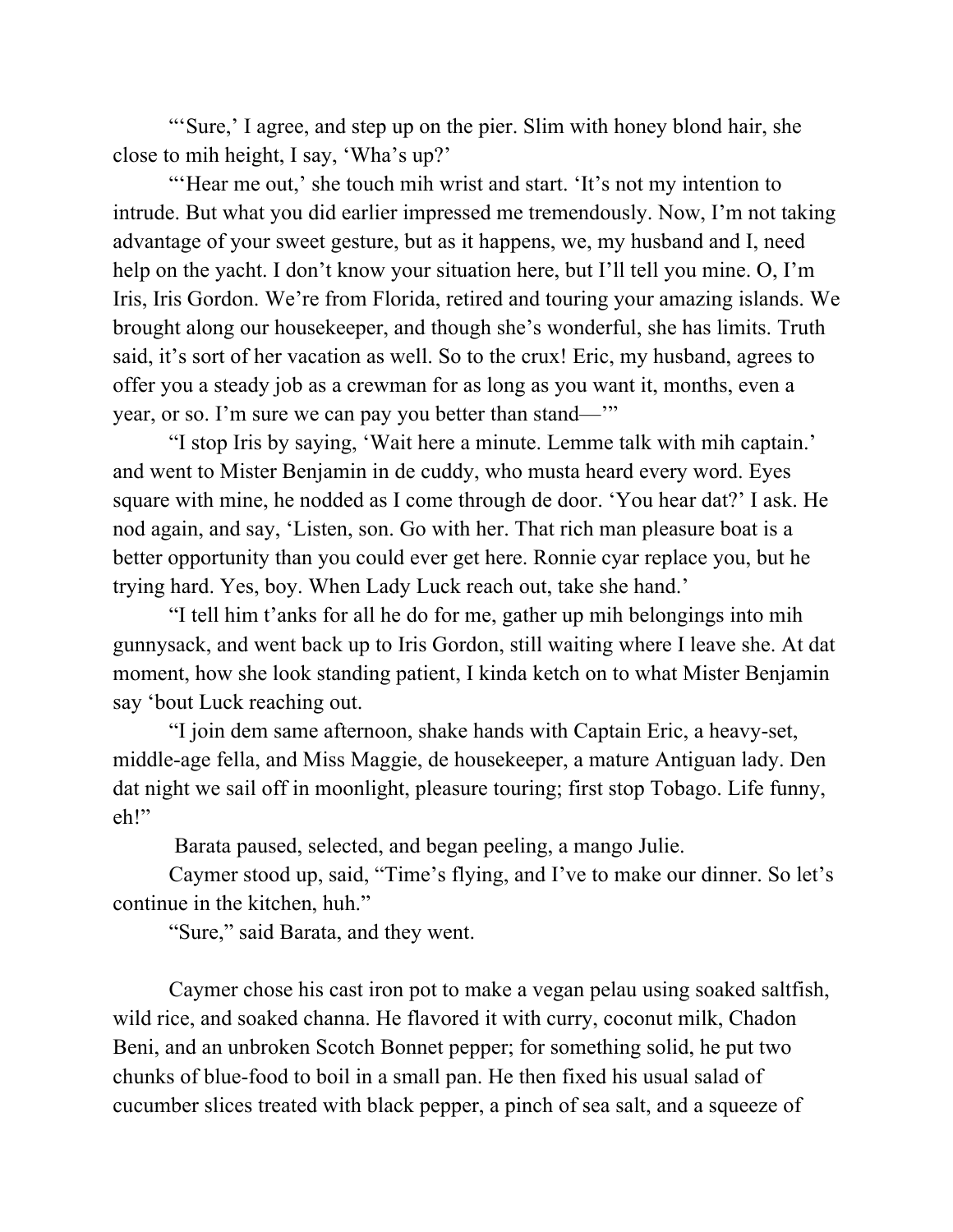limejuice; to this mix he added a handful of Black Cherry tomatoes from a tub that came in the last supplies.

With sudden night ending a nice day, flying bellies began visiting through the unscreened windows over the sink. Caymer lit a citronella mosquito coil, put it to burn on an overturned pan under the windows. For management of earlier arrivals, he released his pet gecko from its day home to greet them.

When everything was ready and done, Barata and he sat at the table and silently enjoyed a tasty, healthy dinner.

Dishes in the washer, Barata peeling yet another mango, Caymer poured himself a finger of Angostura Single Barrel rum, leaned against the counter and sipped a toast to Contentment. His thoughts trying to drift towards Roxie, he forced them to Barata and his unfinished story.

Caymer studied his guest now alert in his chair at the table, absorbed, mouth slightly agape; gazing spellbound at the gecko poised on a ledge near the ceiling.

The lizard, too, had its mouth slightly open, its red tongue slowly slipping in and out.

Caymer sipped of his Single Barrel.

Perhaps peripheral vision catching the movement, Barata closed his mouth, turned, and beamed at Caymer. "See dat?" he said, brightly.

"What?"

"How it does move so, so slow, den lightning swift, de tongue strike and mosquito lose he state of grace. Now dat is Life!"

Having watched the gecko snag food many times before, and not sharing his wonderment, Caymer went commonplace scientific, said, "It's natural inbuilt behavior. You know, survival of the fittest. Eat or be eaten."

From Barata's miffed expression, Caymer knew he had disappointed, fallen short of expectations. He was about to give a more satisfactory response when, face spoiled by a sneer, Barata turned to him, and said, "Bossman, it look as if with you is either God or Science in charge of all matters regarding life. To me dat's a comfort blanket system for old timers, a blanket dat doh cover life's *living* side of de picture! So it cyar recognize dat de contest between gecko and mosquito is really between Life and Luck!"

Barata stopped speaking, regarded Caymer for a long moment before addressing him in a reasoning tone. "Bossman" he said. "Look at life here on yuh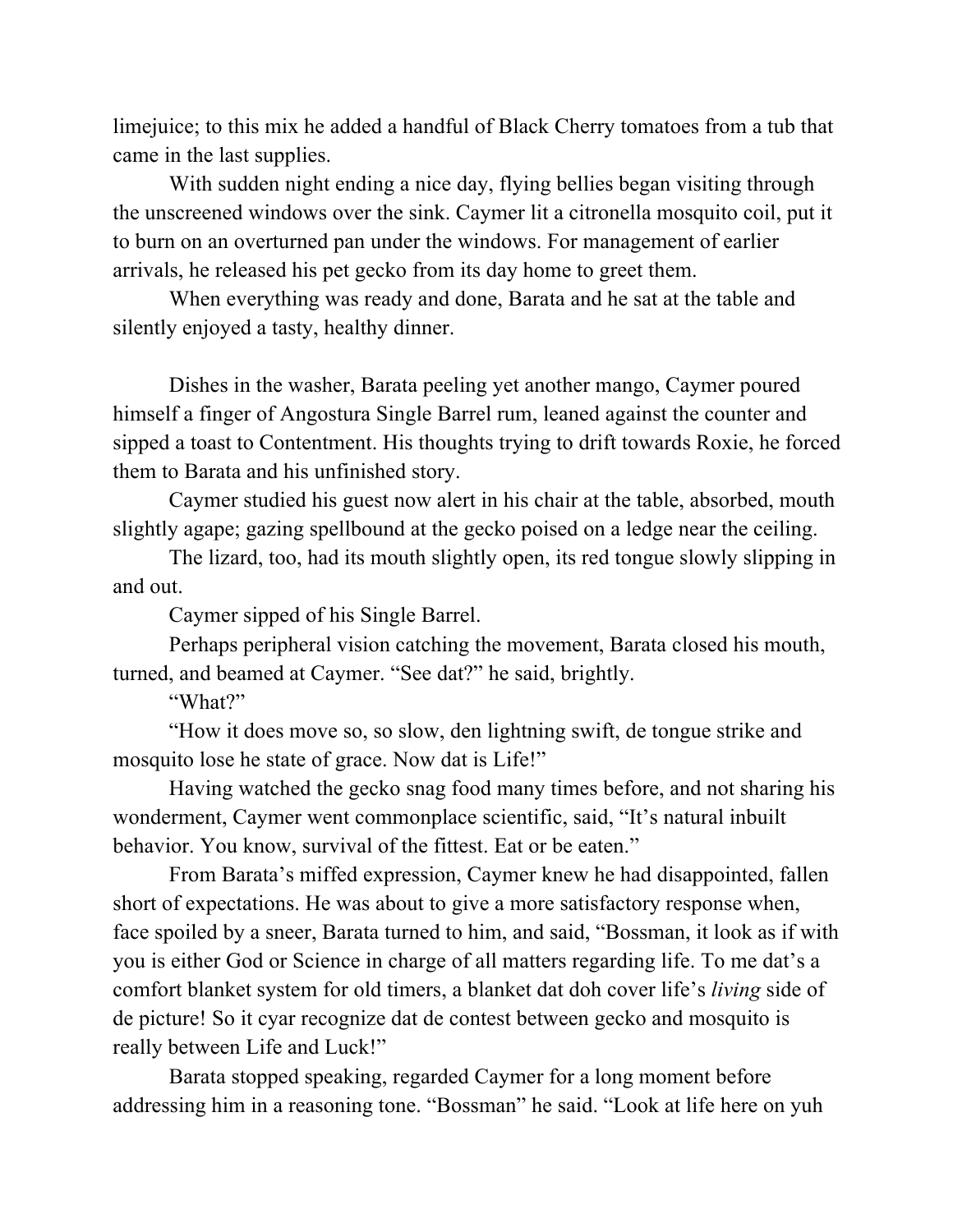own li'l piece a' de planet. Nice morning come is earthworm and chicken fowl out there. Nice evening is time for mosquito and gecko. All dem creatures out dere living blameless! Den BRA-DANG, just so mosquito and earthworm gone, dead and consumed! Now I ask, you comfortable with dat? You see dat as God's will explained with Science?"

Caymer's blank stare seemed to provoke Barata. He stood, stamped his foot, and asked with passion, "Bossman! You easy with yuh God or yuh Science killing innocence like dat? Well, I'll tell you sum t'ing. If it was mih Lady Luck in charge, I'd be okay with it. I'll tell you why, too. Is because Luck not like yuh God, talking forgiveness and charity while wiping out de blameless! She not like yuh Science, looking on neutral and making notes. My Lady Luck not hypocrite! She doh play mix message. Who ever and however you is in yuh soul is yuh own business. Deal with it! Lady Luck only care *'bout She own personal feelings for you*. You on She good side, you protected, safe. If you on She bad side, yeah! You gotta go! Dat's how She does operate. Dat's why I stay on Lady Luck team. Look Bossman, you wouldn't understand. But dese trails yuh boy does travel, he needs lotsa super paranormal assistance!"

Caymer nodded absently, drained his glass, and grimaced as if at the taste. He had not listened close after the 'old timers' crack. Although appreciating Barata's philosophy of a gecko at work, he deemed the age bias labeling over the edge, perhaps rude. Chuts! This fella, probably half his age, was trying to preach Life's philosophy at him. What's up with that!

It occurred to Caymer that if he wished to keep their situation cordial, it was time to kill the lime! So he faked a wide yawn, said, "Whatever! Look, I'm calling it a night. Pull your cell door shut to keep out crapaud seeking warm concrete."

Barata got up, said, "Sure. T'anks for dat nice meal." He stopped with a foot out the door, and pursed his mouth thoughtfully before saying, "Bossman, you realize dis could be why yuh girlfriend does leave. You prob'ly cooking sweeter dan she!"

He chuckled lightly, skipped down the three stairs, and went directly to his cell.

Baffled and exasperated, admiring yet disapproving, utterly uncertain of his feelings, Caymer shook his perplexed head.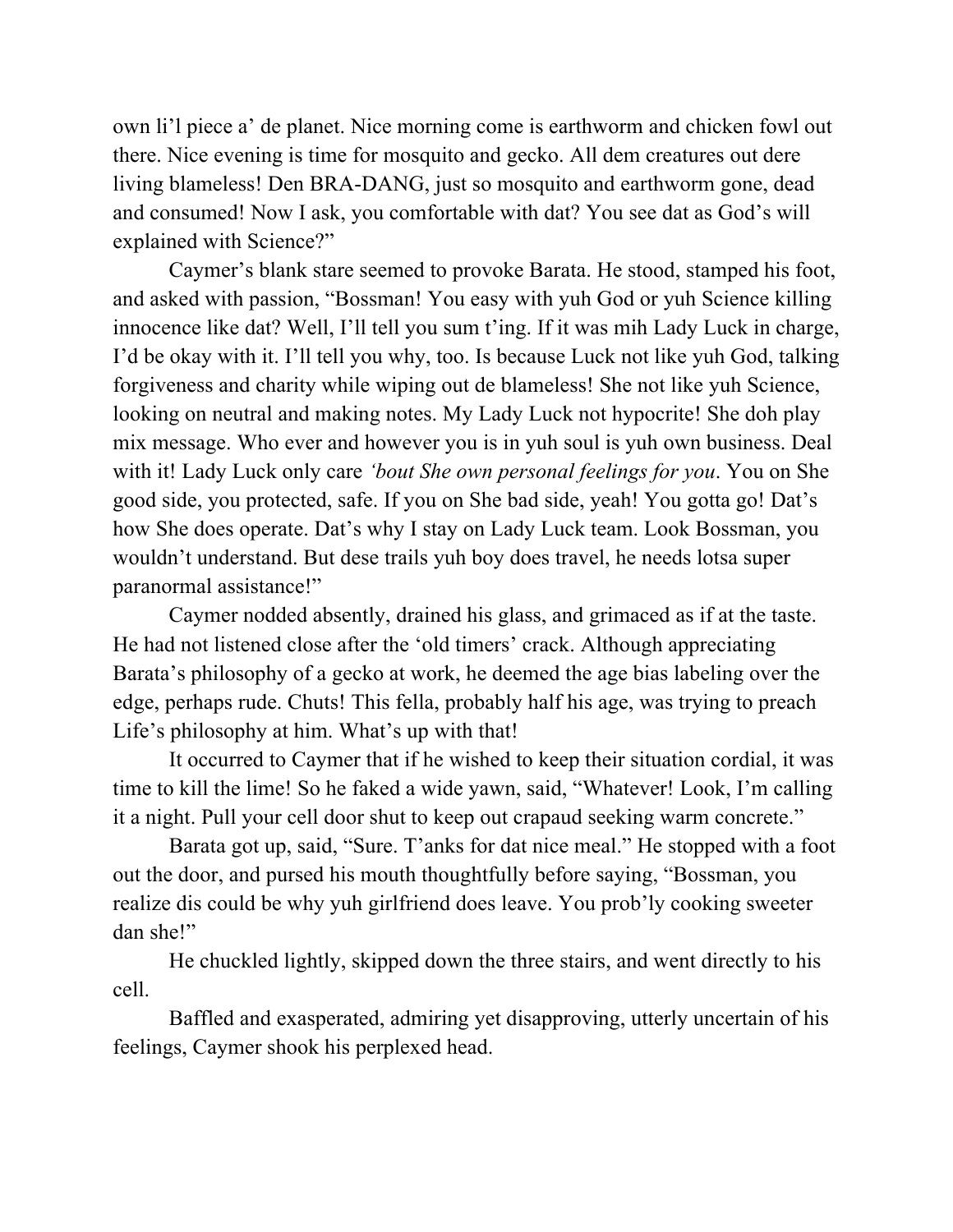Sounds of steady footsteps and panting going around the house woke Caymer from a dream of Roxie chasing golden butterflies in the backyard, swinging her net, pouting each time she missed her target. He rolled off the bed in a sour mood, showered, dressed, and went into the yard.

Barata had picked green coconuts, left for him a pair cut clean and ready but for a replaced cap. Caymer opened and drank one; felt refreshed and cheered. A water-coconut first thing in the morning will do that.

He crouched as he entered the fowl-house. As usual ducks had settled on one side, chickens and hens on the other. Two hens loitered on fresh-laid eggs in the laying nests. A sleepy, setting Rhode Island Red warmed her clutch. Caymer collected four chicken and two duck eggs, returned to the kitchen.

Barata was at the paths' fork, wearing knee-length trunks, doing dance steps while brushing his teeth. He paused celebrating to greet, "Morning, Bossman. Make sure you have a happy Sunday, okay."

Caymer smiled at his energy, said, "Right back at you, young fella! Roast bake and mixed eggs for breakfast at eight sharp."

Barata mocked a salute at him, closed his eyes to the sweet rhythms in his head, returned to hygiene, and whatever.

Blazing sun from cloudless skies, by midafternoon outside was close to 100 F. In Barata's cell it was pleasant, the concrete walls cool. Caymer dropped in, remarked jokingly, "This is the most comfortable room in our complex. Mind if I spend a minute, or ten?"

"You quite welcome, Bossman. I say spend de whole day!"

"Maybe I will," said Caymer as he sat at the cot's far end and leaned his back on the concrete wall. "So where were we in that story of yours?"

Barata squatted near the cell's door, smiled, and obliged, "Going Tobago on de yacht."

"So … " prompted Caymer.

"So we didn't go Tobago! We end up in Little Tobago, de tiny sister on Atlantic side. Captain Eric had a friend who settled dere. Dey use to be drinking buddies until de fren wife pass, and de fella move to de Caribbean to drown he sorrow in sweet rum and sun—"

"Really!" exclaimed Caymer. "That old saw of a solution?"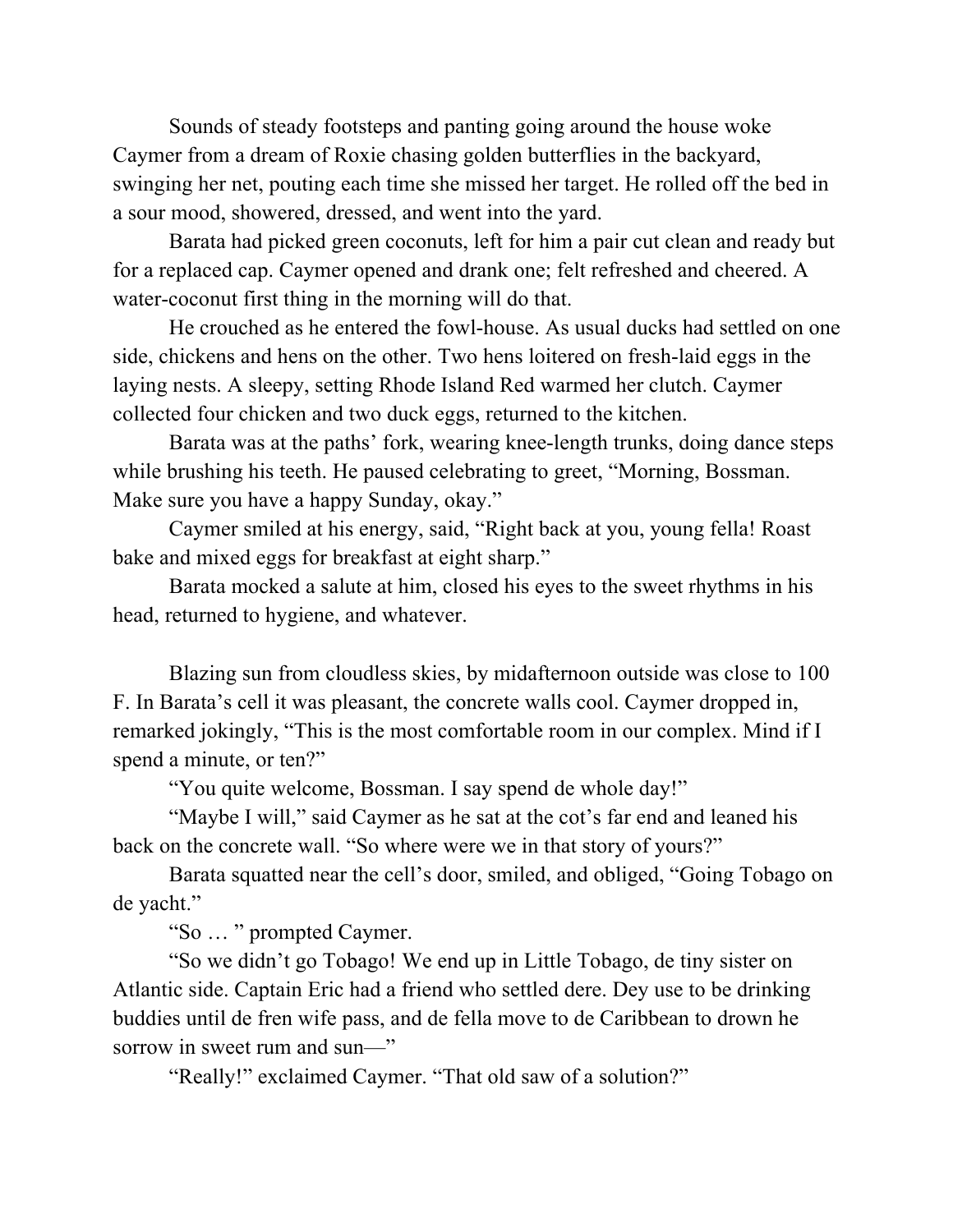Barata shot him a dubious glance, and continued, "Captain call him Dannyol'-boy. He last name is Daniels. He had a li'l cottage in a cove, high tide leaving sea froth yards from de front door. Dey decided to spend a few dere. Me and Miss Maggie stay on de yacht, me sleeping on a mattress in de cabin. One afternoon Iris take de skiff and come aboard. She pick up a few t'ings from de master cabin, and as she leaving, say she going to do some exploring, and if I want to join she. Well, dat plan sound better dan lazing on de yacht shady side. So I went back with she. While I tying up we transport, she went in de cottage. She come back out wearing a white V-neck t-shirt, black skirt-shorts dat showing off she long sun-tanned legs, and black high-top sneakers. All together, she looking like a movie-star explorer in a good mood.

"She ask me to choose which way along de beach, left or right side of de cottage. No difference to me, we went left. After a while we leave de beach and turn into grassy brushland with shrubs, small trees, some spindly mangrove here and dere. We come to a little stream, and Iris decide she thirsty, ask if she should drink from it. I say sure. So she kneel down and lean forward reaching she mouth to de water, like a camel. Next t'ing you know she overbalance and falling face first in de stream. Den she's creeping and scrambling to get up. It so funny, I laughing while jumping in, grabbing she round the waist, and pulling she to stand up. Clothes soaking wet, forehead muddy, Iris laughing too, hugging me tight as we stagger to dry land. Den we separate to look at de damage. What I see had me blinking. I mean she naked under the t-shirt, and she eyeing me fixed, breathing hard through she mouth, not dropping she gaze. A mud streak on she shoulder, I reach mih hand to move it, and dat was dat. Next t'ing I know we on de grassy ground grappling, getting into rudeness."

Barata stopped, looked sheepishly at Caymer, and shrugged his shoulders.

"Well," said Caymer. "Both of you in that situation, I'd say it was destined, inevitable, I mean, bound to happen. So how did it work out?"

"Well, good and not so good. Good 'cause for de balance of de stay we went exploring every day, sometimes morning and afternoon, making lotsa discoveries. We spend nearly a month on missions. Den we leave Danny-ol'-boy, and head west into de Caribbean Sea, and den north to berth in St. Georges. Dat's where t'ings went 'not so good.' 'Cause dere on yacht, I seeing Iris everyday, and find mih self missing she nectar, and yuh boy cyar do nothing 'bout it. Talk 'bout horrors!"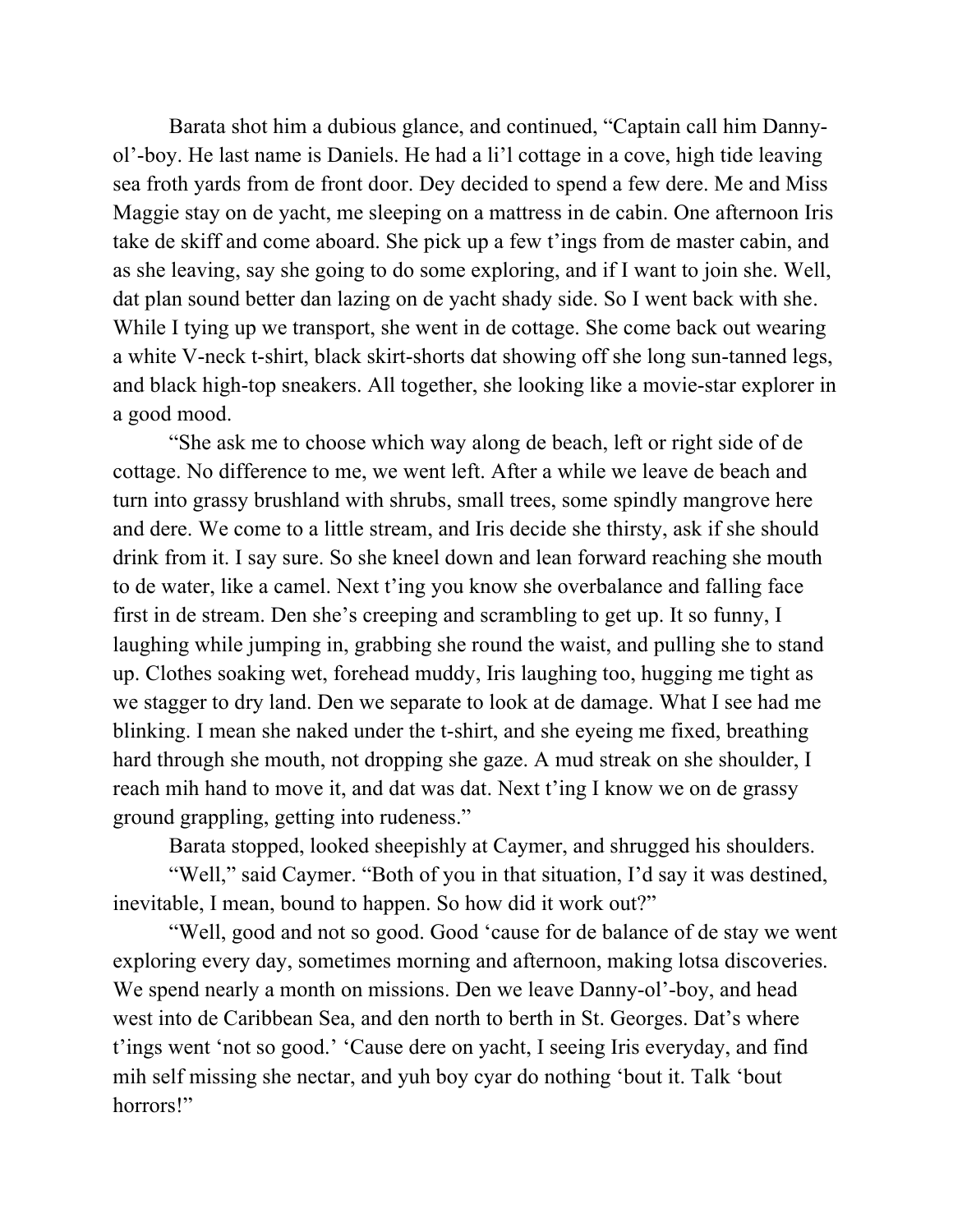"Den one day, Captain and Iris gone touring, I in de galley making a sandwich when Miss Maggie come in looking at me special, and beckon me. I take de three steps closer, and say, 'What?'

"Grinning sly, head down and glancing up at me, not meeting mih eyes, she start moving from counter to sink to fridge while talking in she proper Antiguan accent. I listening close, and hear, 'Young man like you should be more than bull strong. You is a Trini, so must know about La Diablesse, know that she could take any form, steal any man soul. Boy, listen well and understand—' she stop still and watch me in mih face. I could smell passion on she breath as she say '—hear me, boy. Luck is like any lady. She might favor you a lot, but that don't mean she can't jealous. No, no, don't think so! Boy, when you busy going on with who ever, you ever thinking you might be disrespecting Luck, pushing She patience? You ever think? Hmmn! How I see it, you should stop seeking sweetness for your small head, and start thinking straight with the big—"

Caymer cut in, "This makes another instance of you being favored with a mature woman's wisdom. Maybe that's your real Luck!"

Barata shrugged, said, "Bossman, you might be right. Though I didn't hundred percent believe she, de lecture frighten me. Straightaway mih belly say, 'Jemani, boy, you must abandon dis pleasure boat!'

"I ask she why only now she telling all dis. She say *'come close,'* as if it had others dere. I went anyhow, and she whisper in mih ear, *'Boy, Iris pregnant.'* Den she went on to say how dis was always de true intention and purpose of hiring me after I save de hat. She and Captain did rent me like a breeding bull!

"Well, dat rock me like a seaquake. Is why I decide to split de sooner de hetter<sup>"</sup>

Caymer glanced at the youngster, wondered if he should request more story. He said, "Guess we'll now get to the trip to here from Grenada, right? Maybe?"

Barata looked at him blank-faced, noncommittal.

"Well, okay," said Caymer, and stood up. "Guess we'll catch up at dinner then."

Barata shrugged.

Caymer walked out the cell.

Come dinnertime, no one in the mood for story telling, they ate, then parted, wishing each other a pleasant night.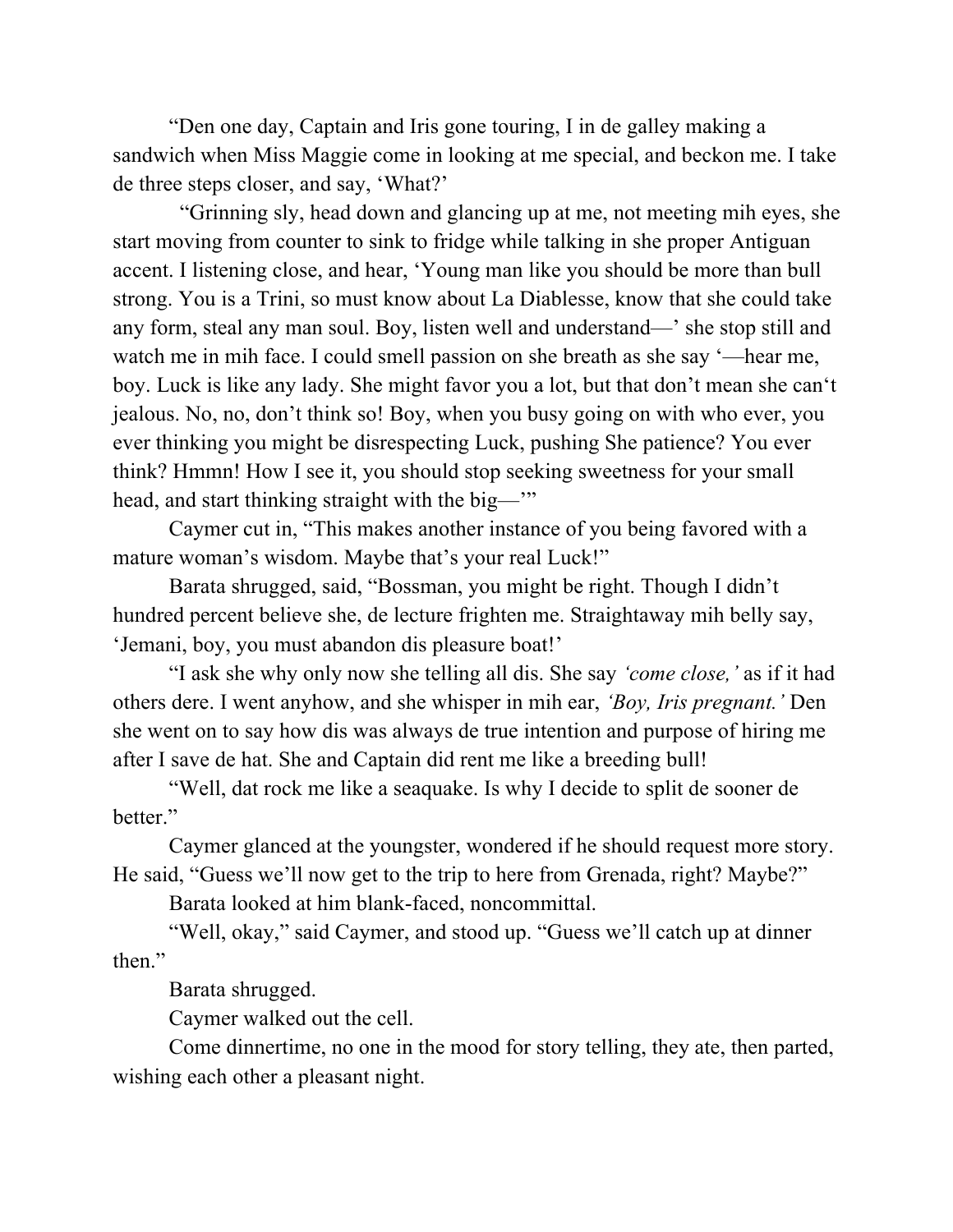Beginning Sunday night, violent weather reigned until dusk on Monday. In the morning when Caymer woke to the hard rattling on the roof, he wondered how, with all the thunder and lightning last night, he had managed to fall asleep. He stood at the window staring out at raindrops enlivening puddles with bubbles and water craters, and sighed. Rain like this roused his melancholy, sometimes slid his mind to Roxie. To thoughts like where she was, and what she might be doing. And though it always hovered, he hardly ever submitted to the dreadful *with who* trap. No succor was ever to be found there.

The ceaseless, raging storm discouraging, Caymer went outside only to leave food in Barata's cell. Later, after the day's routines, he yelled goodnight to him, and went to bed.

Tuesday morning Caymer woke up to birdcalls and for a moment wondered what was missing. He looked to the window, and smiled broad appreciation on seeing cloudless blue and beams of sunshine. It was a beautiful morning; it'd be a beautiful day! He went jauntily to the bathroom.

Small creatures were everywhere as he patrolled the grounds; fowls underfoot gorging on fallen, migrating termites, wild birds dropping in, and probably for diet variety, pecking up mango nutrients. Squads of bachac and bigheaded black ants were cutting through busted-open, ripe breadfruit fallen during the storm. Satisfied with the scenes, Caymer headed to the fowl coop.

For breakfast he hard-boiled four hens' eggs, sliced them thick, and used them as a first layer in two oversized homemade loaves. Second layers of sliced Australian cheddar were followed by slices of steak tomatoes picked from his garden, during yesterday's rain. A pot of grated chocolate in cow's milk simmered on the stove. Two tall glasses of fresh-squeezed orange juice gleamed bright yellow from a plucky sunbeam.

Everything ready and tabled, frustrated houseflies hovering, Caymer covered the food with a thin, cotton towel and left the kitchen. He crossed the damp path to the cell, and as he approached called, "Breakfast is tabled, sir."

No answer, he looked in, and not seeing Barata, guessed he probably was in the backyard busy at whatever.

No worries, Caymer returned to the kitchen, poured a steaming cupful from the pot, then sat and ate a hearty, healthy breakfast.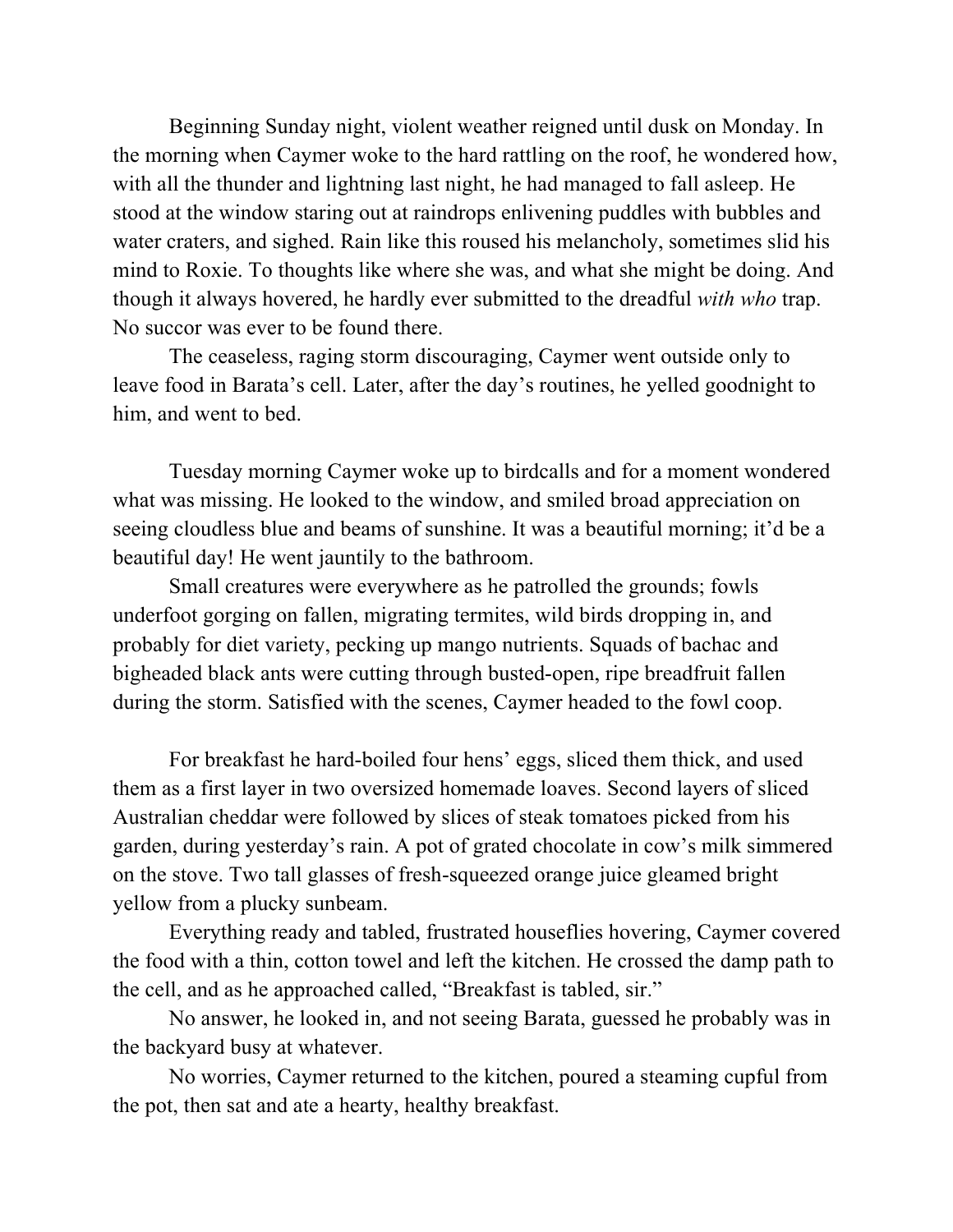It was going on eleven when Caymer, out of his office and done with routine entries, started for the backyard to stretch his legs, breathe in the pleasant day. Passing through the kitchen, he noticed the towel still covering the food left for Barata, and sucked his teeth, thinking, *'Cold food is never as tasty,'* and went out.

At the path's fork, he glanced towards the cell, continued on to the fowl coop for a few steps, then stopped, and turned back. Walking slowly, uncertain of why or what, something felt amiss. Just then a rooster crowed, and all at once Caymer realized the problem: *no Barata sounds!*

A sudden urge to hurry, Caymer did a cursory check of the cell, then started for the backyard supposing, almost hoping, Barata would be there climbing, moping, napping, doing whatever unexpected.

It was not so!

Heart thumping, he hurried around the house to the front, to the gate, and felt a bit silly on seeing its lock and chain secure as usual. Then reflexly, he looked up at the barbed wire coils atop the fence, and thought, *'No one would tangle his body in those barbs!'*

Now Caymer considered that somehow he might have missed running into Barata; maybe they were on opposite side of the house, or the back and front yard. He returned to the kitchen steps, stood on the topmost and shouted, "**Barata! Barata**!" He then repeated twice.

As he listened to the silence, and wondered if his shouts had quieted the birds, it slowly came to him that *his guest was gone! Barata was not present and accounted for!*

Returned to the kitchen, his mind unsettled, Caymer lit the stove and put the pot of chocolate to warm, then sat at the table and brooded.

Some time after drinking his chocolate, he went outside and again made a circuit of the grounds. He walked slowly, looking carefully for clues indicative of anything untoward. A gap cut into the fence, a burrow under it, a makeshift ladder; anything suggestive, or supportive, of escape.

He went around twice before returning to the kitchen none the wiser.

It seemed Jemani Barata had flown the coop. Actually flew, since *up* seemed the only way *out*.